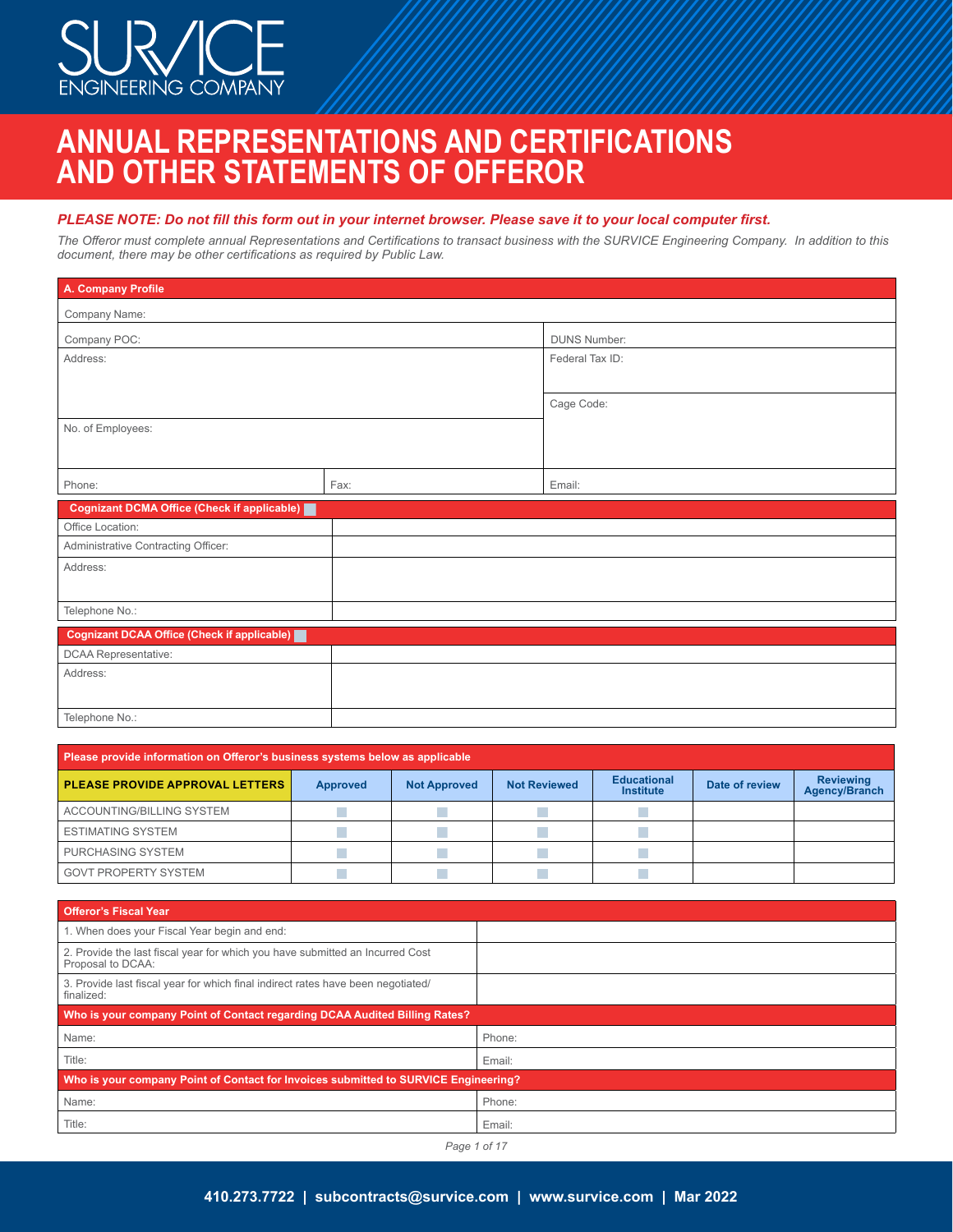### **I. CLAUSES INCORPORATED BY REFERENCE NUMBER**

The following FAR and DFARS solicitation clauses are incorporated by name and reference number. Subcontractor is responsible for obtaining, reading, and understanding the text of the most current version of each of these clauses, which can be found at **<http://farsite.hill.af.mil/vmfara.htm>**. By signing this document, Subcontractor certifies and represents that Subcontractor complies with all requirements of these clauses. For the purposes of this procurement, with respect to these clauses, and with the exception of clause, 252.209-7002, the terms "Government,", "Contracting Officer," "Contractor," and "Contract," shall be construed to mean "Prime Contractor," Contract Administrator," "Subcontractor," and "Subcontract/Purchase Order," respectively, where such substitution is allowable in the clauses contained herein.

| <b>FAR</b>   |                                                                                                                                                                                                                                                                |
|--------------|----------------------------------------------------------------------------------------------------------------------------------------------------------------------------------------------------------------------------------------------------------------|
| 52.202-1     | Definitions                                                                                                                                                                                                                                                    |
| 52.203-13    | Contractor Code of Business Ethics and Conduct                                                                                                                                                                                                                 |
| 52.204-3     | Taxpayer Identification                                                                                                                                                                                                                                        |
| 52.204-5     | Women-Owned Business (Other Than Small Business)                                                                                                                                                                                                               |
| 52.204-10    | Reporting Executive Compensation and First-Tier Subcontact Awards                                                                                                                                                                                              |
| 52.212-3     | Offeror Representations and Certifications - Commercial Items (Alternate 1 & 2)                                                                                                                                                                                |
| 52.215-6     | Place of Performance                                                                                                                                                                                                                                           |
| 52.215-12    | Subcontractor Certified Cost and Pricing Data                                                                                                                                                                                                                  |
| 52.215-13    | Subcontractor Certified Cost or Pricing Data - Modifications                                                                                                                                                                                                   |
| 52.222-25    | Affirmative Action Compliance                                                                                                                                                                                                                                  |
| 52.222-38    | Compliance with Veterans' Employment Reporting Requirements                                                                                                                                                                                                    |
| 52.222-48    | Exemption from Application of the Service Contract Labor Standards to Contracts for Maintenance, Calibration, or Repair of Certain Equipment Certification<br>(applicable if the contemplated subcontract will be covered by the Service Contract Act of 1965) |
| 52.222-52    | Exemption from Application of the Service Contract Labor Standards to Contracts for Certain Services— Certification (applicable if the contemplated<br>subcontract will be covered by the Service Contract Act of 1965)                                        |
| 52.223-1     | <b>Biobased Product Certification</b>                                                                                                                                                                                                                          |
| 52.225-2     | Buy American Act Certificate                                                                                                                                                                                                                                   |
| 52.225-4     | Buy American Act-Free Trade Agreements-Israeli Trade Act Certificate                                                                                                                                                                                           |
| 52.225-6     | <b>Trade Agreements Certificate</b>                                                                                                                                                                                                                            |
| 52.225-18    | Place of Manufacture                                                                                                                                                                                                                                           |
| 52.225-20    | Prohibition on Conducting Restricted Business Operations in Sudan—Certification                                                                                                                                                                                |
| 52.225-25    | Prohibition on Contracting with Entities Engaging in Certain Activities or Transactions Relating to Iran— representation and certification                                                                                                                     |
| 52.227-15    | Representation of Limited Rights Data and Restricted Computer Software                                                                                                                                                                                         |
| 52.227-6     | Royalty Information (Alternate 1)                                                                                                                                                                                                                              |
| <b>DFARS</b> |                                                                                                                                                                                                                                                                |
| 252.203-7005 | Representation Relating to Compensation of Former DoD Officials.                                                                                                                                                                                               |
| 252.209-7005 | Reserve Officer Training Corps and Military Recruiting on Campus                                                                                                                                                                                               |
| 252.216-7003 | Economic Price Adjustment--Wage Rates or Material Prices Controlled by a Foreign Government                                                                                                                                                                    |
| 252.225-7003 | Report of Intended Performance Outside the United States and Canada—Submission with Offer                                                                                                                                                                      |
| 252.225-7031 | Secondary Arab Boycott of Israel                                                                                                                                                                                                                               |
| 252.225-7035 | Buy American Act--Free Trade Agreements--Balance of Payments                                                                                                                                                                                                   |
| 252.225-7042 | Authorization to Perform                                                                                                                                                                                                                                       |
| 252.229-7003 | Tax Exemptions (Italy)                                                                                                                                                                                                                                         |
| 252.229-7005 | Tax Exemptions (Spain)                                                                                                                                                                                                                                         |
| 252.239-7011 | Special Construction and Equipment Charges                                                                                                                                                                                                                     |
| 252.247-7023 | Transportation of Supplies by Sea                                                                                                                                                                                                                              |

### **II. CLAUSES INCORPORATED IN FULL TEXT**

The following FAR and DFARS solicitation clauses are incorporated in full text. Subcontractor is responsible for reading and understanding the text of these clauses and completing any required information. By signing this document, Subcontractor certifies and represents that Subcontractor complies with all requirements of these clauses. For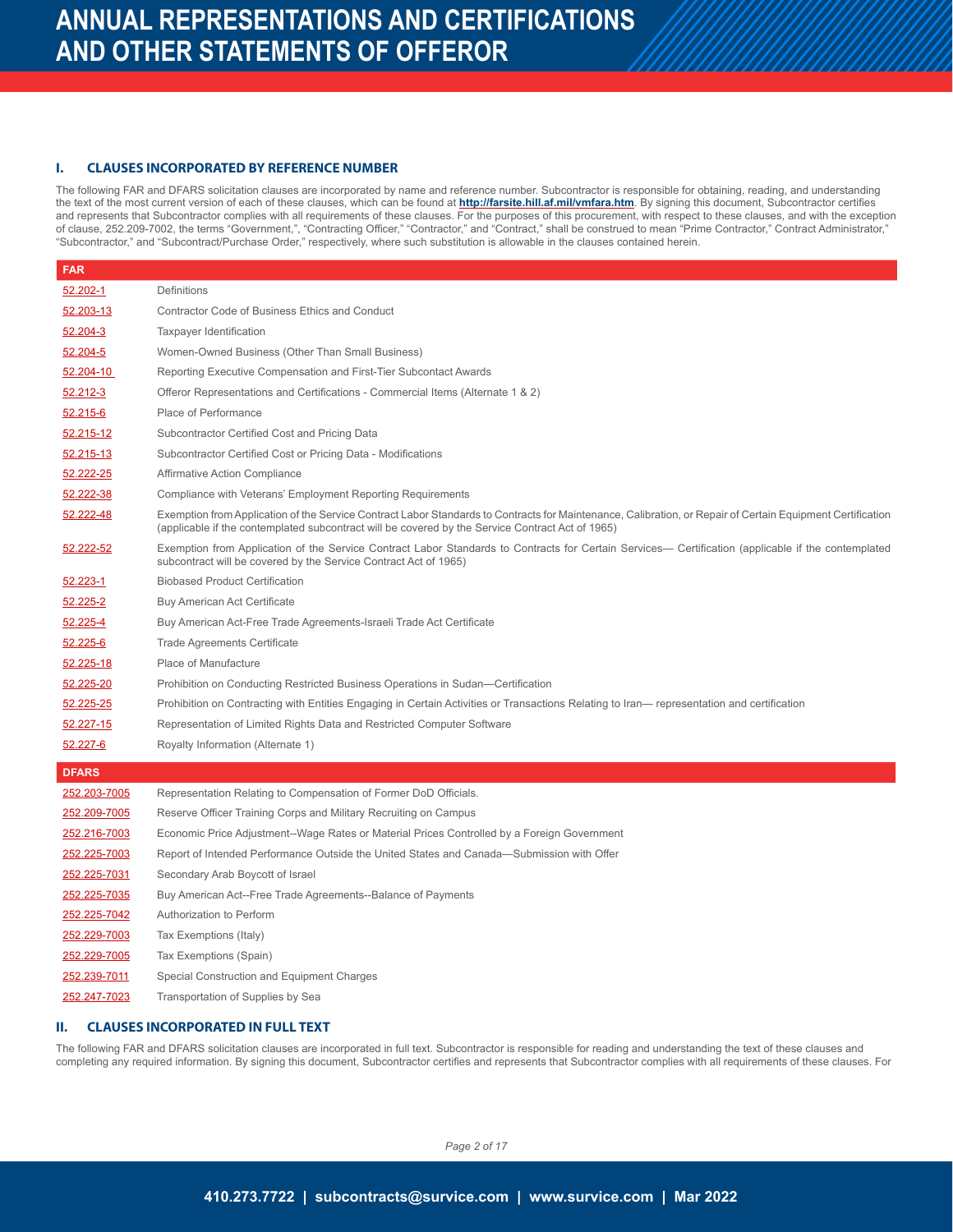the purposes of this procurement, with respect to these clauses, the terms "Government,", "Contracting Officer," "Contractor," and "Contract," shall be construed to mean "Prime Contractor," Contract Administrator," "Subcontractor," and "Subcontract/Purchase Order," respectively, where such substitution is allowable in the clauses contained herein.

#### **The following REPRESENTATIONS OR CERTIFICATIONS are applicable to this solicitation as indicated:**

## **52.203-2 CERTIFICATE OF INDEPENDENT PRICE DETERMINATION (APR 1985)**

(a) The offeror certifies that-

- (1) The prices in this offer have been arrived at independently, without, for the purpose of restricting competition, any consultation, communication, or agreement with any other offeror or competitor relating to-
	- (i) Those Prices
	- (ii) The intention to submit an offer; or
	- (iii) The methods or factors used to calculate the prices offered.
- (2) The prices in this offer have not been and will not be knowingly disclosed by the offeror, directly or indirectly, to any other offeror or competitor before bid opening (in the case of a sealed bid solicitation) or contract award (in the case of a negotiated solicitation) unless otherwise required by law; and
- (3) No attempt has been made or will be made by the offeror to induce any other concern to submit or not to submit an offer for the purpose of restricting competition.

(b) Each signature on the offer is considered to be a certification by the signatory that the signatory-

- Is the person in the offeror's organization responsible for determining the prices being offered in this bid or proposal, and that the signatory has not participated and will not participate in any action contrary to paragraphs (a)(1) through (a)(3) of this provision; or
- (2) (i) Has been authorized, in writing, to act as agent for the following principals in certifying that those principals have not participated, and will not participate in any action contrary to paragraphs (a)(1) through (a)(3) of this provision (Insert Name(s))

(ii) As an authorized agent, does certify that the principals named in subdivision (b)(2)(i) of this provision have not participated, and will not participate, in any action contrary to paragraphs (a)(1) through (a)(3) of this provision; and

(iii) As an agent, has not personally participated, and will not participate, in any action contrary to paragraphs (a)(1) through (a)(3) of this provision.

(c) If the offeror deletes or modifies paragraph (a)(2) of this provision, the offeror must furnish with its offer a signed statement setting forth in detail the circumstances of the disclosure.

### *(End of Provision)*

### **52.203-11 CERTIFICATION AND DISCLOSURE REGARDING PAYMENTS TO INFLUENCE CERTAIN FEDERAL TRANSACTIONS (SEPT 2007)**

(a) *Definitions*. As used in this provision—

"Lobbying contact" has the meaning provided at 2 U.S.C. 1602(8). The terms "agency," "influencing or attempting to influence," "officer or employee of an agency," "person," "reasonable compensation," and "regularly employed" are defined in the FAR clause of this solicitation entitled "Limitation on Payments to Influence Certain Federal Transactions"(52.203-12).

- (b) *Prohibition.* The prohibition and exceptions contained in the FAR clause of this solicitation entitled "Limitation on Payments to Influence Certain Federal Transactions" (52.203-12) are hereby incorporated by reference in this provision.
- (c) *Certification.* The offeror, by signing its offer, hereby certifies to the best of its knowledge and belief that no Federal appropriated funds have been paid or will be paid to any person for influencing or attempting to influence an officer or employee of any agency, a Member of Congress, an officer or employee of Congress, or an employee of a Member of Congress on its behalf in connection with the awarding of this contract.
- (d) *Disclosure*. If any registrants under the Lobbying Disclosure Act of 1995 have made a lobbying contact on behalf of the offeror with respect to this contract, the offeror shall complete and submit, with its offer, OMB Standard Form LLL, Disclosure of Lobbying Activities, to provide the name of the registrants. The offeror need not report regularly employed officers or employees of the offeror to whom payments of reasonable compensation were made.
- (e) *Penalty*. Submission of this certification and disclosure is a prerequisite for making or entering into this contract imposed by 31 U.S.C. 1352. Any person who makes an expenditure prohibited under this provision or who fails to file or amend the disclosure required to be filed or amended by this provision, shall be subject to a civil penalty of not less than \$10,000, and not more than \$100,000, for each such failure.

*(End of Provision)*

### **52.203-14 DISPLAY OF HOTLINE POSTER(S)**

As prescribed in **3.1004**(b), insert the following clause:

Display of Hotline Poster(s) (Oct 2015)

### (a) *Definition.*

- "United States," as used in this clause, means the 50 States, the District of Columbia, and outlying areas.
- (b) *Display of fraud hotline poster(s).* Except as provided in paragraph (c)
	- (1) During contract performance in the United States, the Contractor shall prominently display in common work areas within business segments performing work under this contract and at contract work sites—
		- (i) Any agency fraud hotline poster or Department of Homeland Security (DHS) fraud hotline poster identified in paragraph (b)(3) of this clause; and
		- (ii) Any DHS fraud hotline poster subsequently identified by the Contracting Officer.

*Page 3 of 17*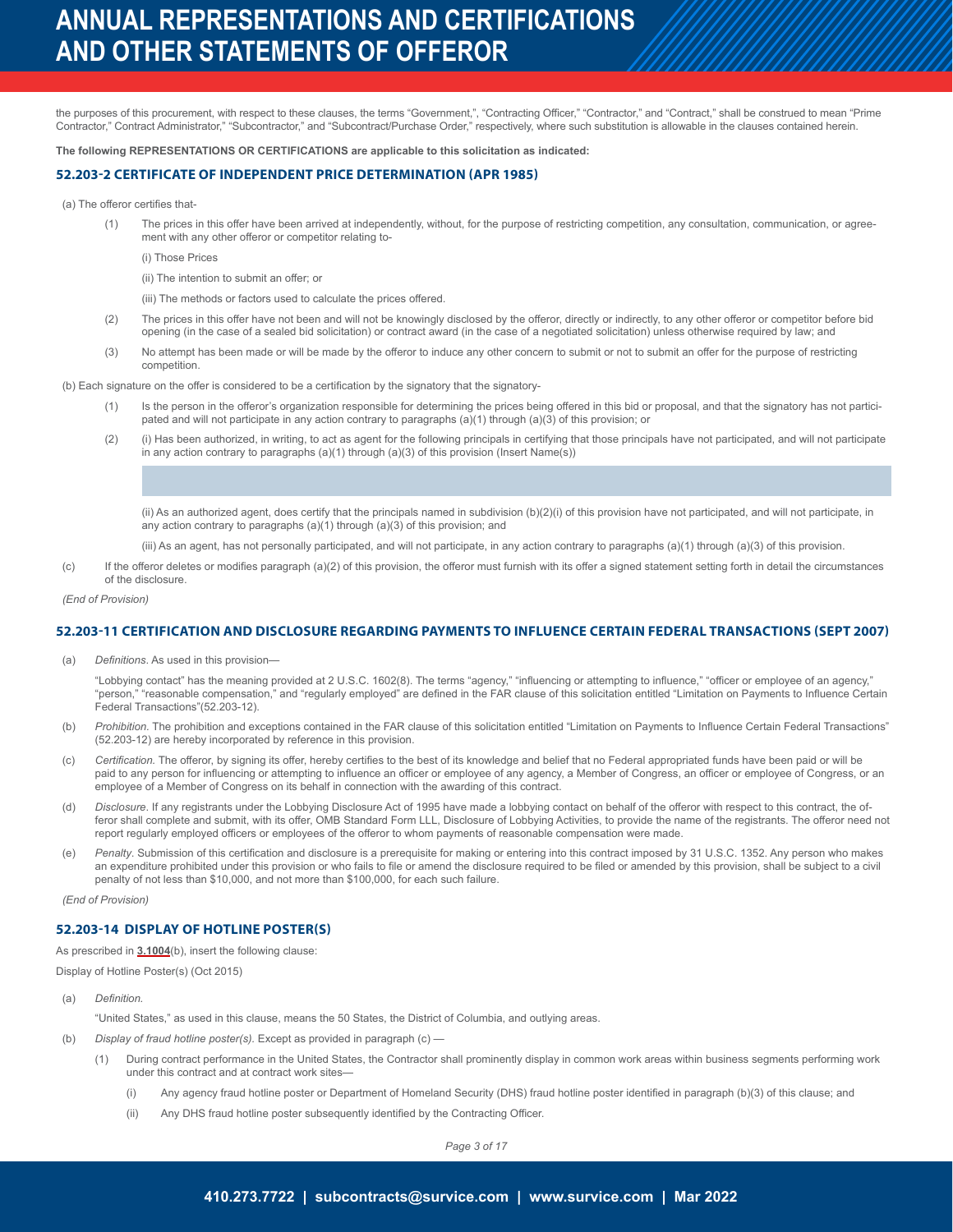- (2) Additionally, if the Contractor maintains a company website as a method of providing information to employees, the Contractor shall display an electronic version of the poster(s) at the website.
- (3) Any required posters may be obtained as follows:

| Poster(s): | <b>Obtain from:</b> |  |
|------------|---------------------|--|
|            |                     |  |
|            |                     |  |

Contracting Officer shall insert-

- (i) Appropriate agency name(s) and/or title of applicable Department of Homeland Security fraud hotline poster; and
- (ii) The website(s) or other contact information for obtaining the poster(s).
- (c) If the Contractor has implemented a business ethics and conduct awareness program, including a reporting mechanism, such as a hotline poster, then the Contractor need not display any agency fraud hotline posters as required in paragraph (b) of this clause, other than any required DHS posters.
- (d) *Subcontracts.* The Contractor shall include the substance of this clause, including this paragraph (d), in all subcontracts that exceed \$5.5 million, except when the subcontract-
	- (1) Is for the acquisition of a commercial item; or
	- (2) Is performed entirely outside the United States.

### *(End of Clause)*

## **52.204-24 REPRESENTATION REGARDING CERTAIN TELECOMMUNICATIONS AND VIDEO SURVEILLANCE SERVICES OR EQUIPMENT.**

### As prescribed in **[4.2105](https://www.acquisition.gov/far/part-4#FAR_4_2105)**(a), insert the following provision:

Representation Regarding Certain Telecommunications and Video Surveillance Services or Equipment (Aug 2020)

The Offeror shall not complete the representation at paragraph (d)(1) of this provision if the Offeror has represented that it "does not provide covered telecommunications equipment or services as a part of its offered products or services to the Government in the performance of any contract, subcontract, or other contractual instrument" in the provision at **[52.204-26](https://www.acquisition.gov/far/part-52#FAR_52_204_26)**, Covered Telecommunications Equipment or Services—Representation, or in paragraph (v) of the provision at **[52.212-3](https://www.acquisition.gov/far/part-52#FAR_52_212_3)**, Offeror Representations and Certifications-Commercial Items.

(a) *Definitions.* As used in this provision—

*Backhaul, covered telecommunications equipment or services, critical technology, interconnection arrangements, reasonable inquiry, roaming, and substantial or essential component* have the meanings provided in the clause **[52.204-25](https://www.acquisition.gov/far/part-52#FAR_52_204_25)**, Prohibition on Contracting for Certain Telecommunications and Video Surveillance Services or Equipment.

- (b) *Prohibition.* 
	- (1) Section 889(a)(1)(A) of the John S. McCain National Defense Authorization Act for Fiscal Year 2019 (Pub. L. 115-232) prohibits the head of an executive agency on or after August 13, 2019, from procuring or obtaining, or extending or renewing a contract to procure or obtain, any equipment, system, or service that uses covered telecommunications equipment or services as a substantial or essential component of any system, or as critical technology as part of any system. Nothing in the prohibition shall be construed to—
		- (i) Prohibit the head of an executive agency from procuring with an entity to provide a service that connects to the facilities of a third-party, such as backhaul, roaming, or interconnection arrangements; or
		- (ii) Cover telecommunications equipment that cannot route or redirect user data traffic or cannot permit visibility into any user data or packets that such equipment transmits or otherwise handles.
	- (2) Section 889(a)(1)(B) of the John S. McCain National Defense Authorization Act for Fiscal Year 2019 (Pub. L. 115-232) prohibits the head of an executive agency on or after August 13, 2020, from entering into a contract or extending or renewing a contract with an entity that uses any equipment, system, or service that uses covered telecommunications equipment or services as a substantial or essential component of any system, or as critical technology as part of any system. This prohibition applies to the use of covered telecommunications equipment or services, regardless of whether that use is in performance of work under a Federal contract. Nothing in the prohibition shall be construed to—
		- (i) Prohibit the head of an executive agency from procuring with an entity to provide a service that connects to the facilities of a third-party, such as backhaul, roaming, or interconnection arrangements; or
		- (ii) Cover telecommunications equipment that cannot route or redirect user data traffic or cannot permit visibility into any user data or packets that such equipment transmits or otherwise handles.
- (c) *Procedures.* The Offeror shall review the list of excluded parties in the System for Award Management (SAM) (**[https://www.sam.gov](https://www.sam.gov/)**) for entities excluded from receiving federal awards for "covered telecommunications equipment or services".
- (d) *Representation.* The Offeror represents that—
	- (1) It will, will not provide covered telecommunications equipment or services to the Government in the performance of any contract, subcontract or other contractual instrument resulting from this solicitation. The Offeror shall provide the additional disclosure information required at paragraph (e)(1) of this section if the Offeror responds "will" in paragraph (d)(1) of this section; and
	- (2) After conducting a reasonable inquiry, for purposes of this representation, the Offeror represents that—

 It does, does not use covered telecommunications equipment or services, or use any equipment, system, or service that uses covered telecommunications equipment or services. The Offeror shall provide the additional disclosure information required at paragraph (e)(2) of this section if the Offeror responds "does" in paragraph (d)(2) of this section.

(e) *Disclosures.*

*Page 4 of 17*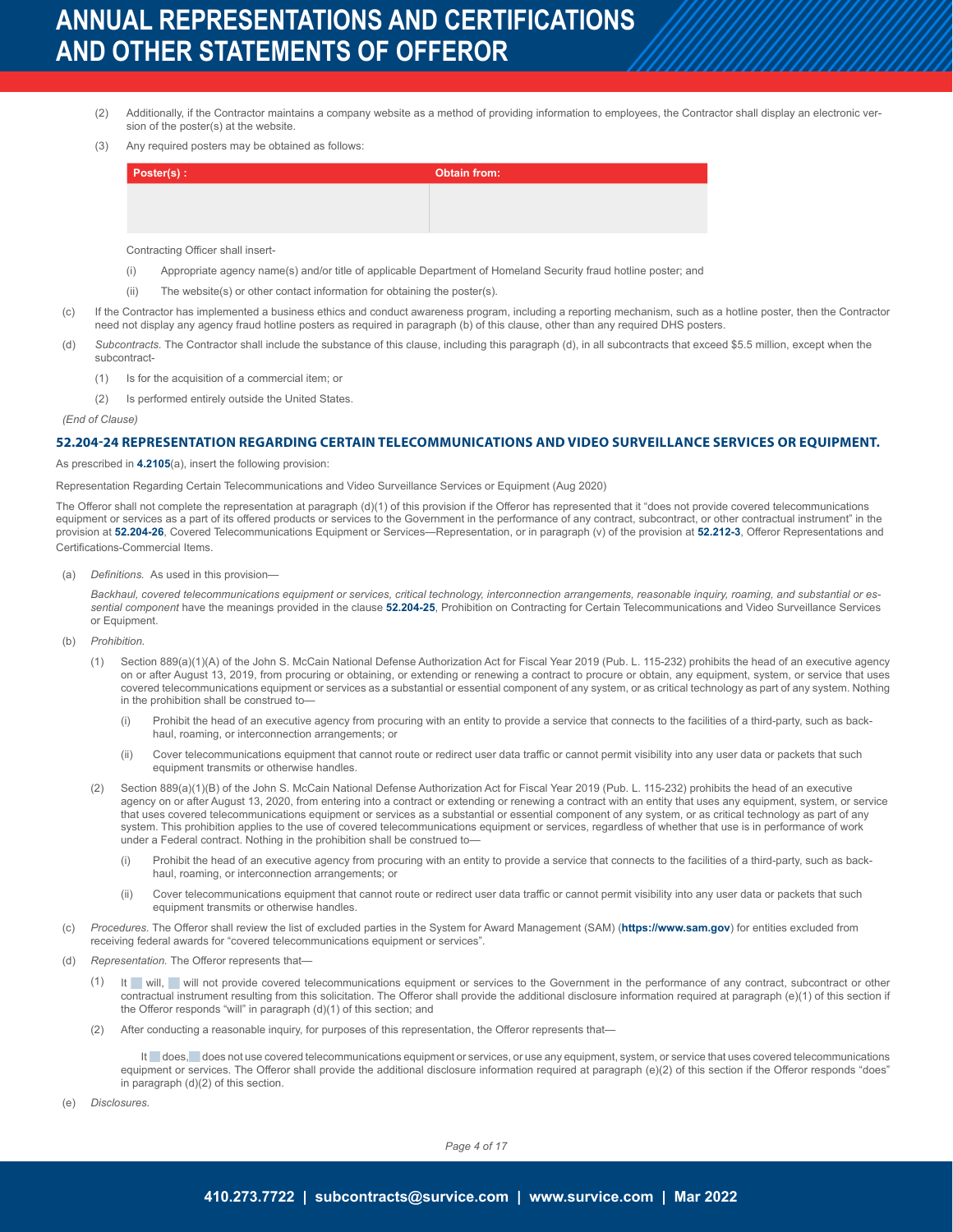- (1) Disclosure for the representation in paragraph (d)(1) of this provision. If the Offeror has responded "will" in the representation in paragraph (d)(1) of this provision, the Offeror shall provide the following information as part of the offer:
	- (i) For covered equipment—
		- (A) The entity that produced the covered telecommunications equipment (include entity name, unique entity identifier, CAGE code, and whether the entity was the original equipment manufacturer (OEM) or a distributor, if known);
		- (B) A description of all covered telecommunications equipment offered (include brand; model number, such as OEM number, manufacturer part number, or wholesaler number; and item description, as applicable); and
		- (C) Explanation of the proposed use of covered telecommunications equipment and any factors relevant to determining if such use would be permissible under the prohibition in paragraph (b)(1) of this provision.
	- (ii) For covered services—
		- (A) If the service is related to item maintenance: A description of all covered telecommunications services offered (include on the item being maintained: Brand; model number, such as OEM number, manufacturer part number, or wholesaler number; and item description, as applicable); or
		- (B) If not associated with maintenance, the Product Service Code (PSC) of the service being provided; and explanation of the proposed use of covered telecommunications services and any factors relevant to determining if such use would be permissible under the prohibition in paragraph (b) (1) of this provision.
- (2) Disclosure for the representation in paragraph (d)(2) of this provision. If the Offeror has responded "does" in the representation in paragraph (d)(2) of this provision, the Offeror shall provide the following information as part of the offer:
	- (i) For covered equipment—
		- (A) The entity that produced the covered telecommunications equipment (include entity name, unique entity identifier, CAGE code, and whether the entity was the OEM or a distributor, if known);
		- (B) A description of all covered telecommunications equipment offered (include brand; model number, such as OEM number, manufacturer part number, or wholesaler number; and item description, as applicable); and
		- (C) xplanation of the proposed use of covered telecommunications equipment and any factors relevant to determining if such use would be permissible under the prohibition in paragraph (b)(2) of this provision.
	- (ii) For covered services—
		- (A) If the service is related to item maintenance: A description of all covered telecommunications services offered (include on the item being maintained: Brand; model number, such as OEM number, manufacturer part number, or wholesaler number; and item description, as applicable); or
		- (B) If not associated with maintenance, the PSC of the service being provided; and explanation of the proposed use of covered telecommunications services and any factors relevant to determining if such use would be permissible under the prohibition in paragraph (b)(2) of this provision.

#### *(End of Provision)*

### **52.204-25 PROHIBITION ON CONTRACTING FOR CERTAIN TELECOMMUNICATIONS AND VIDEO SURVEILLANCE SERVICES OR EQUIPMENT.**

#### As prescribed in **[4.2105\(b\)](https://www.acquisition.gov/far/part-4#FAR_4_2105)**, insert the following clause:

Prohibition on Contracting for Certain Telecommunications and Video Surveillance Services or Equipment (Aug 2020)

(a) *Definitions*. As used in this clause—

*Backhaul* means intermediate links between the core network, or backbone network, and the small subnetworks at the edge of the network (e.g., connecting cell phones/towers to the core telephone network). Backhaul can be wireless (e.g., microwave) or wired (e.g., fiber optic, coaxial cable, Ethernet).

*Covered foreign country* means The People's Republic of China.

*Covered telecommunications equipment or services* means–

- (1) Telecommunications equipment produced by Huawei Technologies Company or ZTE Corporation (or any subsidiary or affiliate of such entities);
- (2) For the purpose of public safety, security of Government facilities, physical security surveillance of critical infrastructure, and other national security purposes, video surveillance and telecommunications equipment produced by Hytera Communications Corporation, Hangzhou Hikvision Digital Technology Company, or Dahua Technology Company (or any subsidiary or affiliate of such entities);
- (3) Telecommunications or video surveillance services provided by such entities or using such equipment; or
- (4) Telecommunications or video surveillance equipment or services produced or provided by an entity that the Secretary of Defense, in consultation with the Director of National Intelligence or the Director of the Federal Bureau of Investigation, reasonably believes to be an entity owned or controlled by, or otherwise connected to, the government of a covered foreign country.

*Critical technology* means–

- (1) Defense articles or defense services included on the United States Munitions List set forth in the International Traffic in Arms Regulations under subchapter M of chapter I of title 22, Code of Federal Regulations;
- (2) Items included on the Commerce Control List set forth in Supplement No. 1 to part 774 of the Export Administration Regulations under subchapter C of chapter VII of title 15, Code of Federal Regulations, and controlled-
	- (i) Pursuant to multilateral regimes, including for reasons relating to national security, chemical and biological weapons proliferation, nuclear nonproliferation, or missile technology; or
	- (ii) For reasons relating to regional stability or surreptitious listening;
- (3) Specially designed and prepared nuclear equipment, parts and components, materials, software, and technology covered by part 810 of title 10, Code of Federal Regulations (relating to assistance to foreign atomic energy activities);

*Page 5 of 17*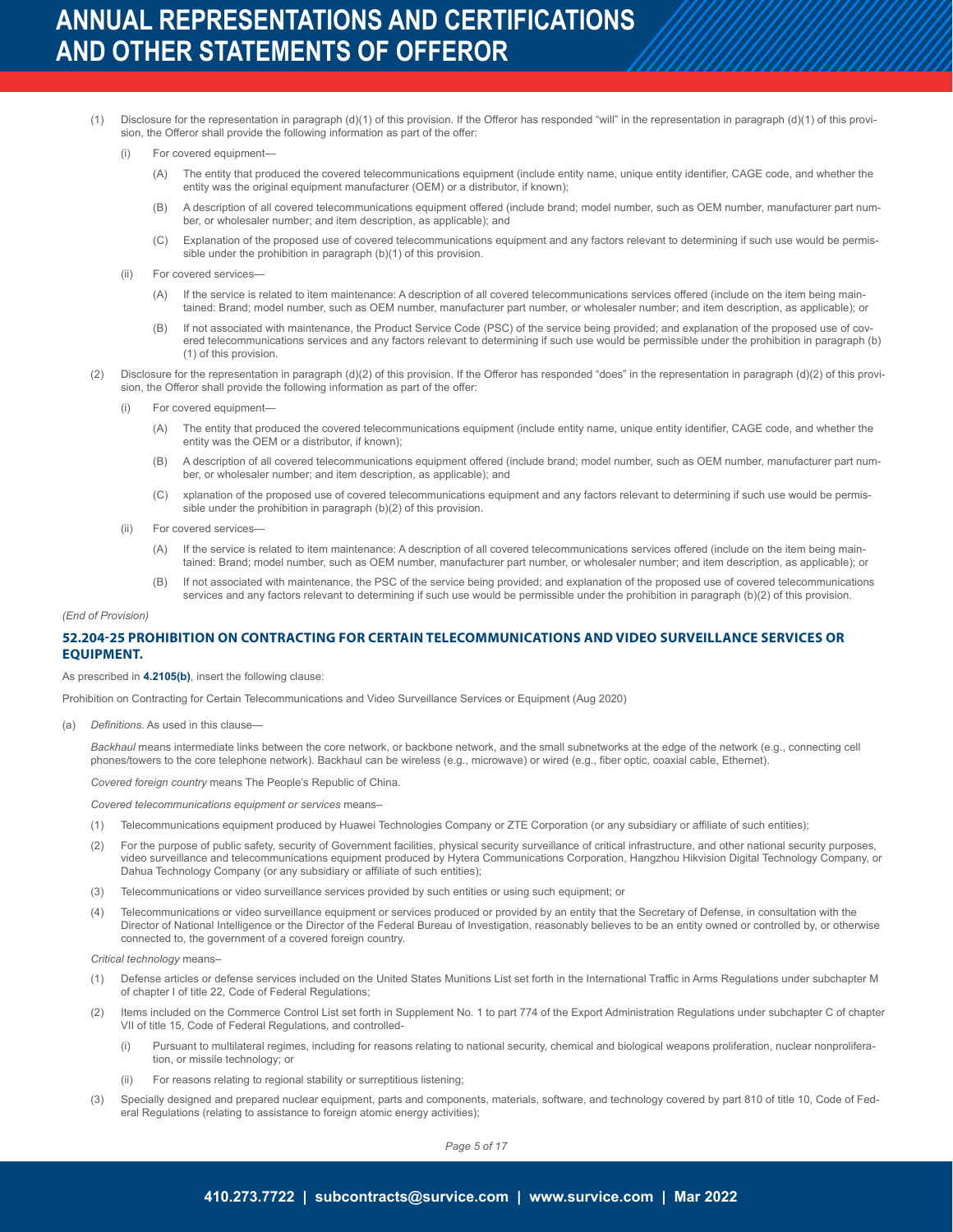(4) Telecommunications or video surveillance equipment or services produced or provided by an entity that the Secretary of Defense, in consultation with the Director of National Intelligence or the Director of the Federal Bureau of Investigation, reasonably believes to be an entity owned or controlled by, or otherwise connected to, the government of a covered foreign country.

*Critical technology* means–

- (1) Defense articles or defense services included on the United States Munitions List set forth in the International Traffic in Arms Regulations under subchapter M of chapter I of title 22, Code of Federal Regulations;
- (2) Items included on the Commerce Control List set forth in Supplement No. 1 to part 774 of the Export Administration Regulations under subchapter C of chapter VII of title 15, Code of Federal Regulations, and controlled-
	- (i) Pursuant to multilateral regimes, including for reasons relating to national security, chemical and biological weapons proliferation, nuclear nonproliferation, or missile technology; or
	- (ii) For reasons relating to regional stability or surreptitious listening;
- (3) Specially designed and prepared nuclear equipment, parts and components, materials, software, and technology covered by part 810 of title 10, Code of Federal Regulations (relating to assistance to foreign atomic energy activities);
- (4) Nuclear facilities, equipment, and material covered by part 110 of title 10, Code of Federal Regulations (relating to export and import of nuclear equipment and material);
- (5) Select agents and toxins covered by part 331 of title 7, Code of Federal Regulations, part 121 of title 9 of such Code, or part 73 of title 42 of such Code; or
- (6) Emerging and foundational technologies controlled pursuant to section 1758 of the Export Control Reform Act of 2018 (50 U.S.C. 4817).

*Interconnection arrangements* means arrangements governing the physical connection of two or more networks to allow the use of another's network to hand off traffic where it is ultimately delivered (e.g., connection of a customer of telephone provider A to a customer of telephone company B) or sharing data and other information resources.

*Reasonable inquiry* means an inquiry designed to uncover any information in the entity's possession about the identity of the producer or provider of covered telecommunications equipment or services used by the entity that excludes the need to include an internal or third-party audit.

*Roaming* means cellular communications services (e.g., voice, video, data) received from a visited network when unable to connect to the facilities of the home network either because signal coverage is too weak or because traffic is too high.

*Substantial or essential component* means any component necessary for the proper function or performance of a piece of equipment, system, or service.

#### (b) *Prohibition.*

- (1) Section 889(a)(1)(A) of the John S. McCain National Defense Authorization Act for Fiscal Year 2019 (Pub. L. 115-232) prohibits the head of an executive agency on or after August 13, 2019, from procuring or obtaining, or extending or renewing a contract to procure or obtain, any equipment, system, or service that uses covered telecommunications equipment or services as a substantial or essential component of any system, or as critical technology as part of any system. The Contractor is prohibited from providing to the Government any equipment, system, or service that uses covered telecommunications equipment or services as a substantial or essential component of any system, or as critical technology as part of any system, unless an exception at paragraph (c) of this clause applies or the covered telecommunication equipment or services are covered by a waiver described in FAR **[4.2104](https://www.acquisition.gov/far/part-4#FAR_4_2104)**.
- (2) Section 889(a)(1)(B) of the John S. McCain National Defense Authorization Act for Fiscal Year 2019 (Pub. L. 115-232) prohibits the head of an executive agency on or after August 13, 2020, from entering into a contract, or extending or renewing a contract, with an entity that uses any equipment, system, or service that uses covered telecommunications equipment or services as a substantial or essential component of any system, or as critical technology as part of any system, unless an exception at paragraph (c) of this clause applies or the covered telecommunication equipment or services are covered by a waiver described in FAR **[4.2104](https://www.acquisition.gov/far/part-4#FAR_4_2104)**. This prohibition applies to the use of covered telecommunications equipment or services, regardless of whether that use is in performance of work under a Federal contract.
- (c) *Exceptions.* This clause does not prohibit contractors from providing—
	- (1) A service that connects to the facilities of a third-party, such as backhaul, roaming, or interconnection arrangements; or
	- (2) Telecommunications equipment that cannot route or redirect user data traffic or permit visibility into any user data or packets that such equipment transmits or otherwise handles.
- (d) Reporting requirement.
	- (1) In the event the Contractor identifies covered telecommunications equipment or services used as a substantial or essential component of any system, or as critical technology as part of any system, during contract performance, or the Contractor is notified of such by a subcontractor at any tier or by any other source, the Contractor shall report the information in paragraph (d)(2) of this clause to the Contracting Officer, unless elsewhere in this contract are established procedures for reporting the information; in the case of the Department of Defense, the Contractor shall report to the website at **[https://dibnet.dod.mil](https://dibnet.dod.mil/)**. For indefinite delivery contracts, the Contractor shall report to the Contracting Officer for the indefinite delivery contract and the Contracting Officer(s) for any affected order or, in the case of the Department of Defense, identify both the indefinite delivery contract and any affected orders in the report provided at **[https://dibnet.dod.](https://dibnet.dod.mil) [mil](https://dibnet.dod.mil)**.
	- (2) The Contractor shall report the following information pursuant to paragraph  $(d)(1)$  of this clause
		- (i) Within one business day from the date of such identification or notification: the contract number; the order number(s), if applicable; supplier name; supplier unique entity identifier (if known); supplier Commercial and Government Entity (CAGE) code (if known); brand; model number (original equipment manufacturer number, manufacturer part number, or wholesaler number); item description; and any readily available information about mitigation actions undertaken or recommended.
		- (ii) Within 10 business days of submitting the information in paragraph (d)(2)(i) of this clause: any further available information about mitigation actions undertaken or recommended. In addition, the Contractor shall describe the efforts it undertook to prevent use or submission of covered telecommunications equipment or services, and any additional efforts that will be incorporated to prevent future use or submission of covered telecommunications equipment or services.

*Page 6 of 17*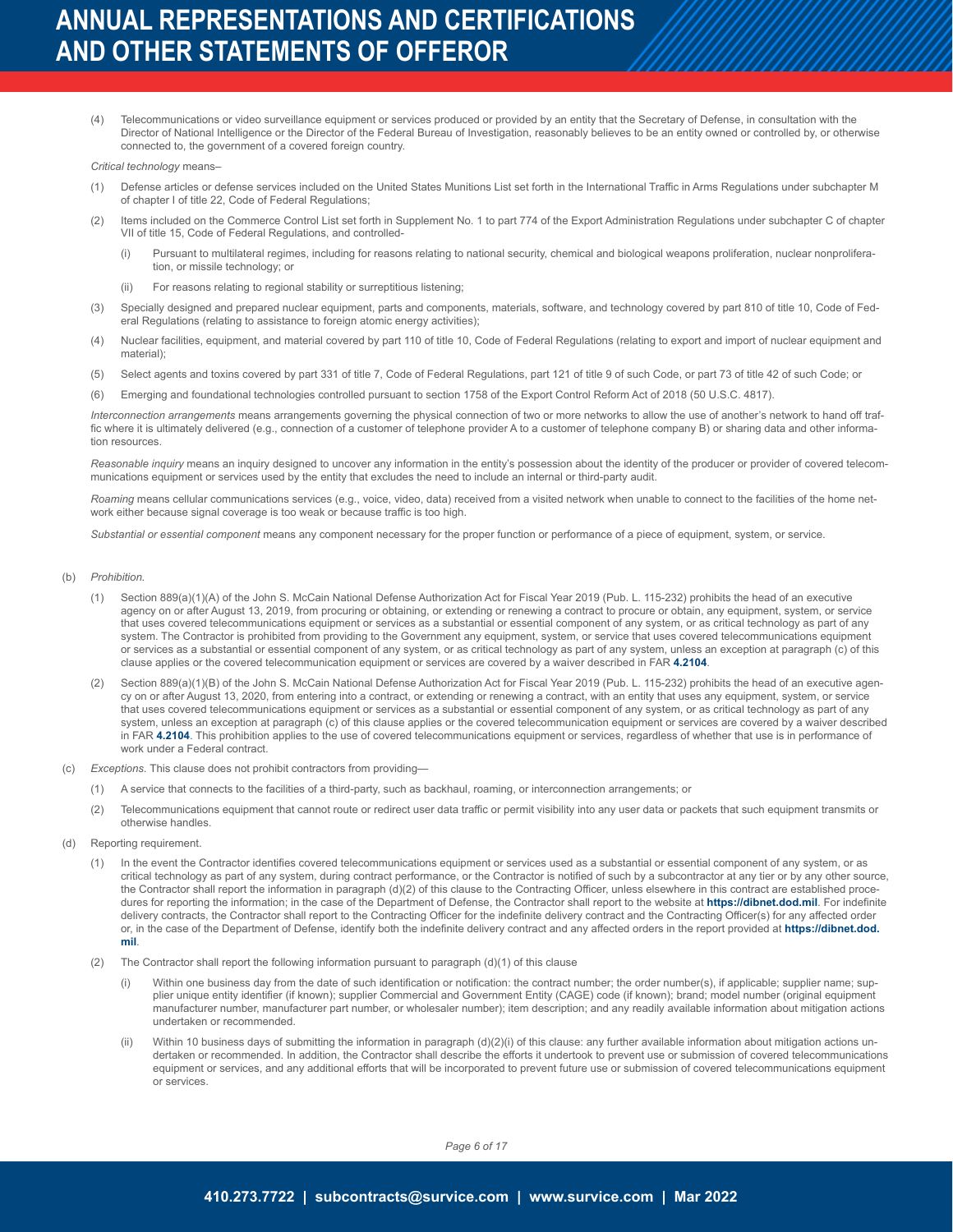(e) Subcontracts. The Contractor shall insert the substance of this clause, including this paragraph (e) and excluding paragraph (b)(2), in all subcontracts and other contractual instruments, including subcontracts for the acquisition of commercial items.

## *(End of Clause)*

### **52.204-26 COVERED TELECOMMUNICATIONS EQUIPMENT OR SERVICES-REPRESENTATION.**

As prescribed in **[4.2105](https://www.acquisition.gov/far/part-4#FAR_4_2105)**(c), insert the following provision:

Covered Telecommunications Equipment or Services-Representation (Dec 2019)

- (a) *Definitions.* As used in this provision, "covered telecommunications equipment or services" has the meaning provided in the clause **[52.204-25](https://www.acquisition.gov/far/part-52#FAR_52_204_25)**, Prohibition on Contracting for Certain Telecommunications and Video Surveillance Services or Equipment.
- (b) *Procedures.* The Offeror shall review the list of excluded parties in the System for Award Management (SAM) (**[https://www.sam.gov](https://www.sam.gov/)**) for entities excluded from receiving federal awards for "covered telecommunications equipment or services".
- (c) *Representation.* The Offeror represents that it does, does not provide covered telecommunications equipment or services as a part of its offered products or services to the Government in the performance of any contract, subcontract, or other contractual instrument.

#### *(End of Provision)*

### **52.209-2 PROHIBITION ON CONTRACTING WITH INVERTED DOMESTIC CORPORATIONS-REPRESENTATION**

As prescribed in **[9.108-5](https://www.acquisition.gov/content/9108-5-solicitation-provision-and-contract-clause#i1116431)**(a), insert the following provision:

Prohibition on Contracting with Inverted Domestic Corporations-Representation (Nov 2015)

- (a) *Definitions.* "Inverted domestic corporation" and "subsidiary" have the meaning given in the clause of this contract entitled Prohibition on Contracting with Inverted Domestic Corporations (**[52.209-10](https://www.acquisition.gov/content/52209-10-prohibition-contracting-inverted-domestic-corporations#i1062680)**).
- (b) Government agencies are not permitted to use appropriated (or otherwise made available) funds for contracts with either an inverted domestic corporation, or a subsidiary of an inverted domestic corporation, unless the exception at **[9.108-2](https://www.acquisition.gov/content/9108-2-prohibition#i1116407)**(b) applies or the requirement is waived in accordance with the procedures at **[9.108-4](https://www.acquisition.gov/content/9108-4-waiver#i1116422)**.
- (c) *Representation.* The Offeror represents that—
	- $(1)$  It is, is not an inverted domestic corporation; and
	- $(2)$  It is, is not a subsidiary of an inverted domestic corporation.

*(End of Provision)*

### **Parent topic: [52.209 \[Reserved\]](https://www.acquisition.gov/content/52209-reserved)**

### **52.209-5 CERTIFICATION REGARDING RESPONSIBILITY MATTERS (OCT 2015)**

- (a) (1) The Offeror certifies, to the best of its knowledge and belief, that --
	- (i) The Offeror and/or any of its Principals-
		- (A) Are are not presently debarred, suspended, proposed for debarment, or declared ineligible for the award of contracts by any Federal agency;
		- (B) Have have not , within a three-year period preceding this offer, been convicted of or had a civil judgment rendered against them for: commission of fraud or a criminal offense in connection with obtaining, attempting to obtain, or performing a public (Federal, State, or local) contract or subcontract; violation of Federal or State antitrust statutes relating to the submission of offers; or commission of embezzlement, theft, forgery, bribery, falsification or destruction of records, making false statements, tax evasion, violating Federal criminal tax laws, or receiving stolen property (if offeror checks "have", the offeror shall also see 52.209-7, if included in this solicitation); and
		- (C) Are are not presently indicted for, or otherwise criminally or civilly charged by a governmental entity with, commission of any of the offenses enumerated in paragraph (a)(1)(i)(B) of this provision; and
		- (D) Have , have not , within a three-year period preceding this offer, been notified of any delinquent Federal taxes in an amount that exceeds \$3,500 for which the liability remains unsatisfied.
			- (1) Federal taxes are considered delinquent if both of the following criteria apply:
				- (i) *The tax liability is finally determined.* The liability is finally determined if it has been assessed. A liability is not finally determined if there is a pending administrative or judicial challenge. In the case of a judicial challenge to the liability, the liability is not finally determined until all judicial appeal rights have been exhausted.
				- (ii) *The taxpayer is delinquent in making payment.* A taxpayer is delinquent if the taxpayer has failed to pay the tax liability when full payment was due and required. A taxpayer is not delinquent in cases where enforced collection action is precluded.
			- (2) Examples:
				- (i) The taxpayer has received a statutory notice of deficiency, under I.R.C. §6212, which entitles the taxpayer to seek Tax Court review of a proposed tax deficiency. This is not a delinquent tax because it is not a final tax liability. Should the taxpayer seek Tax Court review, this will not be a final tax liability until the taxpayer has exercised all judicial appeal rights.
				- The IRS has filed a notice of Federal tax lien with respect to an assessed tax liability, and the taxpayer has been issued a notice under I.R.C. §6320 entitling the taxpayer to request a hearing with the IRS Office of Appeals contesting the lien filing, and to further appeal to the Tax Court if the IRS determines to sustain the lien filing. In the course of the hearing, the taxpayer is entitled to contest the underlying tax liability because the taxpayer has had no prior opportunity to contest the liability. This is not a delinquent tax because it is not a final tax liability. Should the taxpayer seek tax court review, this will not be a final tax liability until the taxpayer has exercised all judicial appeal rights.

*Page 7 of 17*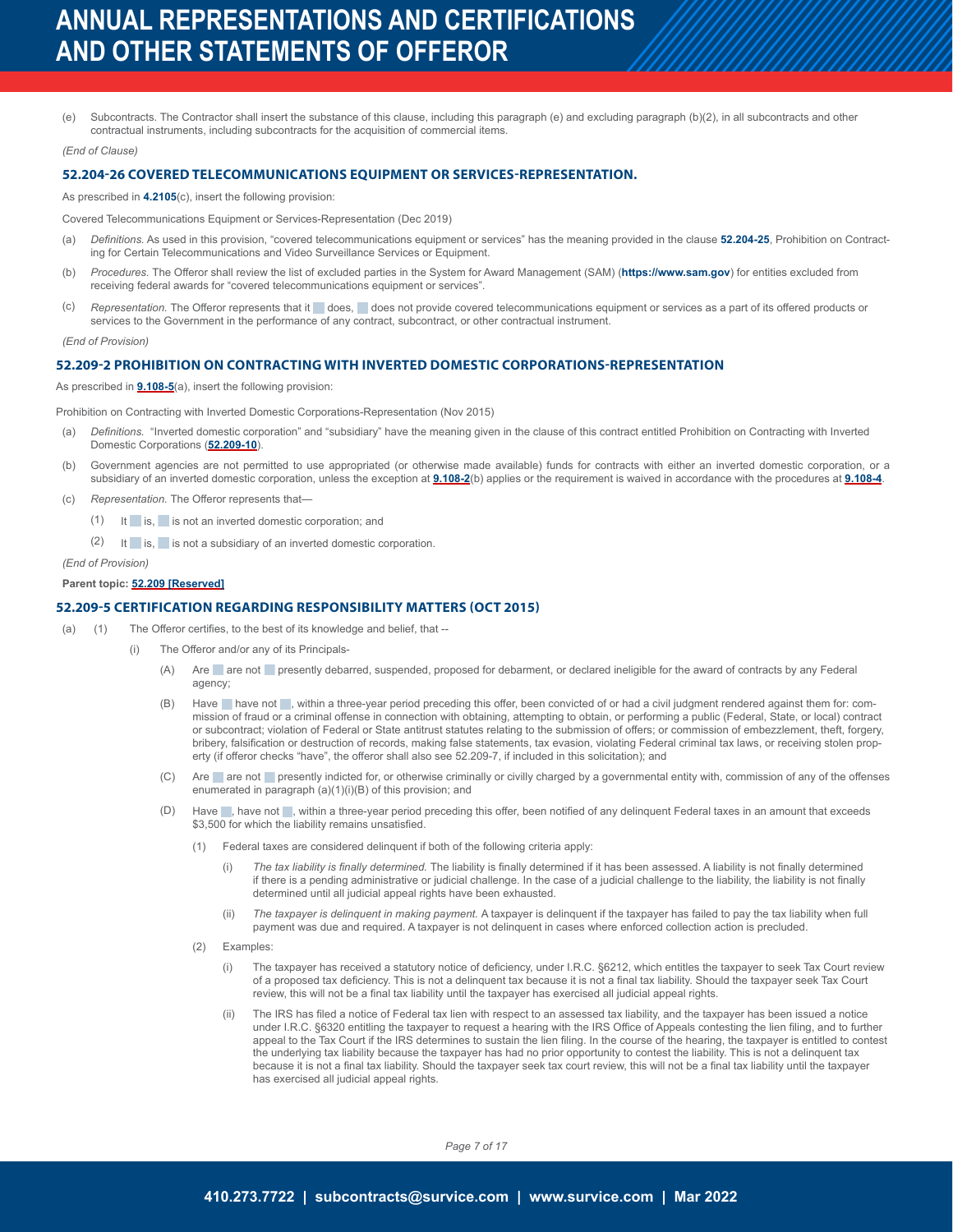- (iii) The taxpayer has entered into an installment agreement pursuant to I.R.C. §6159. The taxpayer is making timely payments and is in full compliance with the agreement terms. The taxpayer is not delinquent because the taxpayer is not currently required to make full payment.
- (iv) The taxpayer has filed for bankruptcy protection. The taxpayer is not delinquent because enforced collection action is stayed under 11 U.S.C. 362 (the Bankruptcy Code).
- (ii) The Offeror has has not , within a three-year period preceding this offer, had one or more contracts terminated for default by any Federal agency.
- (2) "Principal," for the purposes of this certification, means an officer; director; owner; partner; or a person having primary management or supervisory responsibilities within a business entity (e.g., general manager; plant manager; head of a division or business segment; and similar positions). This Certification Concerns a Matter Within the Jurisdiction of an Agency of the United States and the Making of a False, Fictitious, or Fraudulent Certification May Render the Maker Subject to Prosecution Under Section 1001, Title 18, United States Code.
- (b) The Offeror shall provide immediate written notice to the Contracting Officer if, at any time prior to contract award, the Offeror learns that its certification was erroneous when submitted or has become erroneous by reason of changed circumstances.
- (c) A certification that any of the items in paragraph (a) of this provision exists will not necessarily result in withholding of an award under this solicitation. However, the certification will be considered in connection with a determination of the Offeror's responsibility. Failure of the Offeror to furnish a certification or provide such additional information as requested by the Contracting Officer may render the Offeror nonresponsible.
- (d) Nothing contained in the foregoing shall be construed to require establishment of a system of records in order to render, in good faith, the certification required by paragraph (a) of this provision. The knowledge and information of an Offeror is not required to exceed that which is normally possessed by a prudent person in the ordinary course of business dealings.
- (e) The certification in paragraph (a) of this provision is a material representation of fact upon which reliance was placed when making award. If it is later determined that the Offeror knowingly rendered an erroneous certification, in addition to other remedies available to the Government, the Contracting Officer may terminate the contract resulting from this solicitation for default.

### *(End of Provision)*

### **52.209-7 INFORMATION REGARDING RESPONSIBILITY MATTERS**

As prescribed at 9.104-7(b), insert the following provision:

Information Regarding Responsibility Matters (Oct 2018)

(a) *Definitions*. As used in this provision—

"Administrative proceeding" means a non-judicial process that is adjudicatory in nature in order to make a determination of fault or liability (*e.g.*, Securities and Exchange Commission Administrative Proceedings, Civilian Board of Contract Appeals Proceedings, and Armed Services Board of Contract Appeals Proceedings). This includes administrative proceedings at the Federal and State level but only in connection with performance of a Federal contract or grant. It does not include agency actions such as contract audits, site visits, corrective plans, or inspection of deliverables.

"Federal contracts and grants with total value greater than \$10,000,000" means—

- (1) The total value of all current, active contracts and grants, including all priced options; and
- (2) The total value of all current, active orders including all priced options under indefinite-delivery, indefinite-quantity, 8(a), or requirements contracts (including task and delivery and multiple-award Schedules).

"Principal" means an officer, director, owner, partner, or a person having primary management or supervisory responsibilities within a business entity (e.g., general manager; plant manager; head of a division or business segment; and similar positions).

- (b) The offeror has does not have current active Federal contracts and grants with total value greater than \$10,000,000.
- (c) If the offeror checked "has" in paragraph (b) of this provision, the offeror represents, by submission of this offer, that the information it has entered in the Federal Awardee Performance and Integrity Information System (FAPIIS) is current, accurate, and complete as of the date of submission of this offer with regard to the following information:
	- (1) Whether the offeror, and/or any of its principals, has or has not, within the last five years, in connection with the award to or performance by the offeror of a Federal contract or grant, been the subject of a proceeding, at the Federal or State level that resulted in any of the following dispositions:
		- (i) In a criminal proceeding, a conviction.
		- (ii) In a civil proceeding, a finding of fault and liability that results in the payment of a monetary fine, penalty, reimbursement, restitution, or damages of \$5,000 or more.
		- (iii) In an administrative proceeding, a finding of fault and liability that results in-
			- (A) The payment of a monetary fine or penalty of \$5,000 or more; or
			- (B) The payment of a reimbursement, restitution, or damages in excess of \$100,000.
		- (iv) In a criminal, civil, or administrative proceeding, a disposition of the matter by consent or compromise with an acknowledgment of fault by the Contractor if the proceeding could have led to any of the outcomes specified in paragraphs (c)(1)(i), (c)(1)(ii), or (c)(1)(iii) of this provision.
	- (2) If the offeror has been involved in the last five years in any of the occurrences listed in (c)(1) of this provision, whether the offeror has provided the requested information with regard to each occurrence.
- The offeror shall post the information in paragraphs (c)(1)(i) through (c)(1)(iv) of this provision in FAPIIS as required through maintaining an active registration in the System for Award Management, which can be accessed via https://www.sam.gov (see 52.204-7).

#### *(End of Provision)*

### **52.214-14 PLACE OF PERFORMANCE-SEALED BIDDING (APR 1985)**

(a) The bidder, in the performance of any contract resulting from this solicitation, intends, does not intend [check applicable box] to use one or more plants or facilities located at a different address from the address of the bidder as indicated in this bid.

*Page 8 of 17*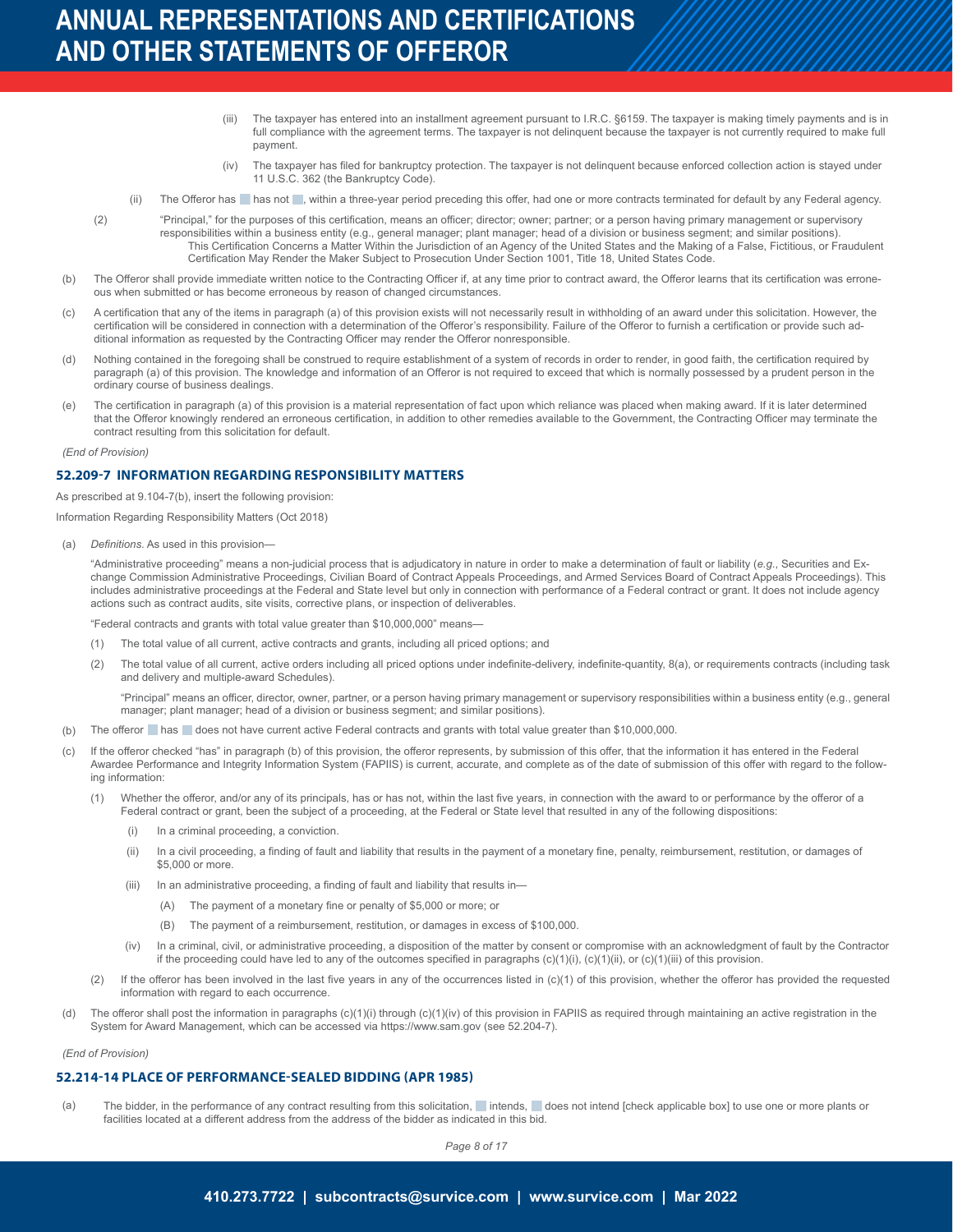(b) If the bidder checks "intends" in paragraph (a) of this provision, it shall insert in the spaces provided below the required information:

Name and Address of Owner and Operator of the Plant or Facility if Other than Bidder

| Address of Place of Performance<br>(Street, Address, City, County, State, Zip Code): | Owner/Operator: | <b>Owner Address</b><br>(Street, Address, City, County, State, Zip Code): |
|--------------------------------------------------------------------------------------|-----------------|---------------------------------------------------------------------------|
|                                                                                      |                 |                                                                           |
|                                                                                      |                 |                                                                           |
|                                                                                      |                 |                                                                           |
|                                                                                      |                 |                                                                           |

*(End of Provision)*

### **52.215-6 PLACE OF PERFORMANCE (OCT 1997)**

- (a) The offeror or respondent, in the performance of any contract resulting from this solicitation, intends does not intend [check applicable block] to use one or more plants or facilities located at a different address from the address of the offeror or respondent as indicated in this proposal or response to request for information.
- (b) If the offeror or respondent checks "intends" in paragraph (a) of this provision, it shall insert in the following spaces the required information:

Name and Address of Owner and Operator of the Plant or Facility if Other than Bidder

| <b>Address of Place of Performance</b><br>(Street, Address, City, County, State, Zip Code): | Owner/Operator: | <b>Owner Address</b><br>(Street, Address, City, County, State, Zip Code): |
|---------------------------------------------------------------------------------------------|-----------------|---------------------------------------------------------------------------|
|                                                                                             |                 |                                                                           |
|                                                                                             |                 |                                                                           |
|                                                                                             |                 |                                                                           |
|                                                                                             |                 |                                                                           |

#### *(End of Provision)*

### **52.219-1 SMALL BUSINESS PROGRAM REPRESENTATIONS (OCT 2014)**

(a) Economically disadvantaged women-owned small business (EDWOSB) concern means a small business concern that is at least 51 percent directly and unconditionally owned by, and the management and daily business operations of which are controlled by, one or more women who are citizens of the United States and who are economically disadvantaged in accordance with 13 CFR part 127. It automatically qualifies as a women-owned small business concern eligible under the WOSB Program.

"Service-disabled veteran-owned small business concern"-

- (1) Means a small business concern-
	- (i) Not less than 51 percent of which is owned by one or more service-disabled veterans or, in the case of any publicly owned business, not less than 51 percent of the stock of which is owned by one or more service-disabled veterans; and
	- (ii) The management and daily business operations of which are controlled by one or more service-disabled veterans or, in the case of a service-disabled veteran with permanent and severe disability, the spouse or permanent caregiver of such veteran.
- (2) Service-disabled veteran means a veteran, as defined in 38 U.S.C. 101(2), with a disability that is service-connected, as defined in 38 U.S.C. 101(16).

"Small business concern" means a concern, including its affiliates, that is independently owned and operated, not dominant in the field of operation in which it is bidding on Government contracts, and qualified as a small business under the criteria in 13 CFR part 121 and the size standard in paragraph (a) of this provision.

Small disadvantaged business concern, consistent with 13 CFR 124.1002, means a small business concern under the size standard applicable to the acquisition, that -

- (1) Is at least 51 percent unconditionally and directly owned (as defined at 13 CFR 124.105) by-
	- (i) One or more socially disadvantaged (as defined at 13 CFR 124.103) and economically disadvantaged (as defined at 13 CFR 124.104) individuals who are citizens of the United States, and
	- (ii) Each individual claiming economic disadvantage has a net worth not exceeding \$750,000 after taking into account the applicable exclusions set forth at 13 CFR 124.104(c)(2); and
- (2) The management and daily business operations of which are controlled (as defined at 13 CFR 124.106) by individuals who meet the criteria in paragraphs (1) (i) and (ii) of this definition.

"Veteran-owned small business concern" means a small business concern-

(1) Not less than 51 percent of which is owned by one or more veterans (as defined at 38 U.S.C. 101(2)) or, in the case of any publicly owned business, not less than 51 percent of the stock of which is owned by one or more veterans; and

*Page 9 of 17*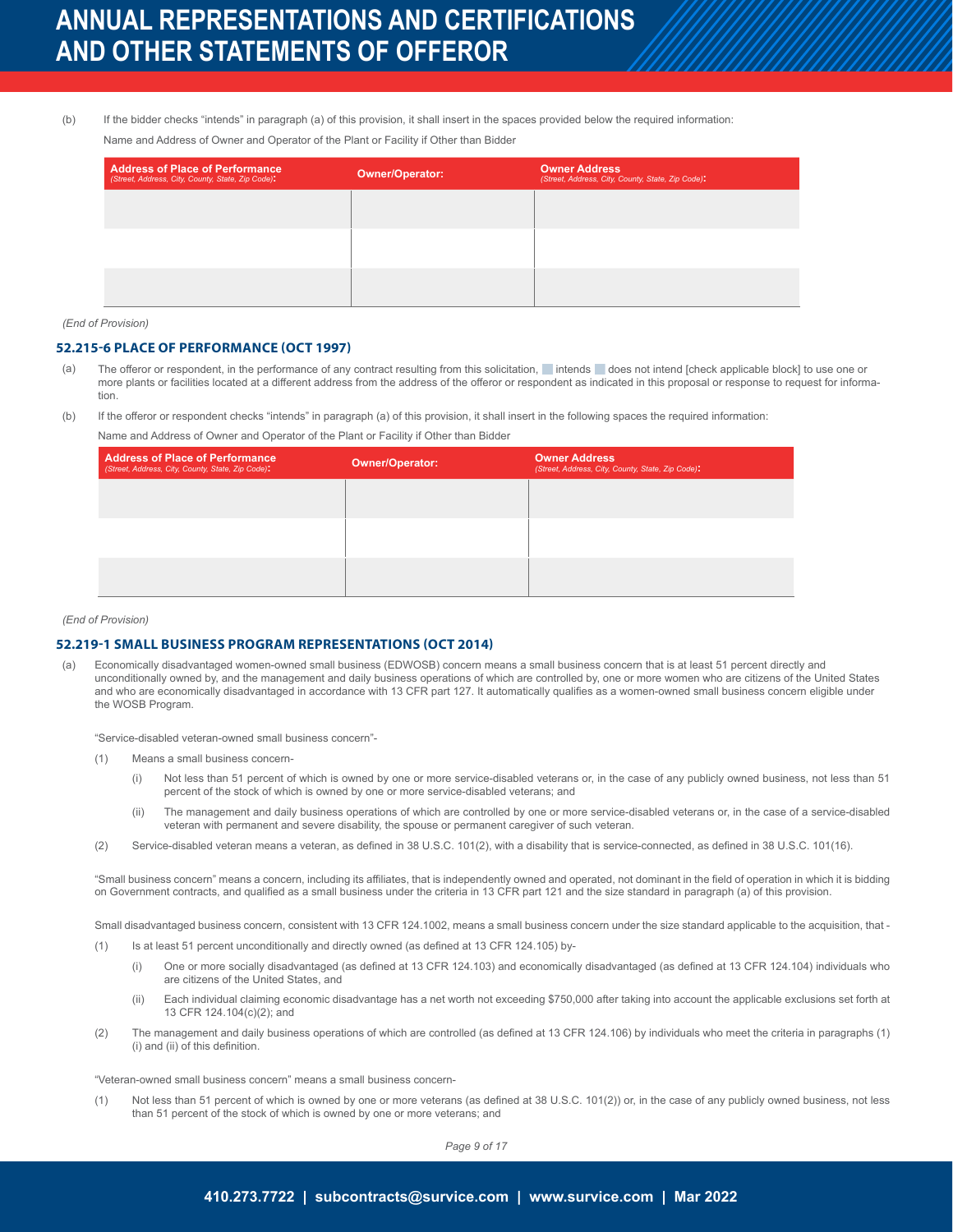#### (2) The management and daily business operations of which are controlled by one or more veterans.

"Women-owned small business concern" means a small business concern-

- (1) That is at least 51 percent owned by one or more women; or, in the case of any publicly owned business, at least 51 percent of the stock of which is owned by one or more women; and
- (2) Whose management and daily business operations are controlled by one or more women.

"Women-owned small business (WOSB) concern eligible under the WOSB Program" (in accordance with 13 CFR part 127), means a small business concern that is at least 51 percent directly and unconditionally owned by, and the management and daily business operations of which are controlled by, one or more women who are citizens of the United States.

- (b) (1) The North American Industry Classification System (NAICS) code for this acquisition is
	- (2) The small business size standard is
	- (3) The small business size standard for a concern which submits an offer in its own name, other than on a construction or service contract, but which proposes to furnish a product which it did not itself manufacture, is 500 employees.
- (c) *Representations.*
	- (1)\*\* The offeror represents as part of its offer that it is, is not a small business concern *(see below)*.

| NAICS: | Description: | <b>Small Business Concern</b> |  |
|--------|--------------|-------------------------------|--|
|        |              | Yes<br>No                     |  |

- (2) [Complete only if the offeror represented itself as a small business concern in paragraph (c)(1) of this provision.] The offeror represents, that it is, is not, a small disadvantaged business concern as defined in 13 CFR 124.1002.
- (3)<sup>\*\*</sup> [Complete only if the offeror represented itself as a small business concern in paragraph (c)(1) of this provision.] The offeror represents as part of its offer that it is, is not a women-owned small business concern. *(See Below)*

| NAICS: | Description: | <b>Women-Owned Small Business</b><br><b>Concern</b> |
|--------|--------------|-----------------------------------------------------|
|        |              | Yes<br><b>No</b>                                    |

- (4)\*\* Women-owned small business (WOSB) concern eligible under the WOSB Program. [Complete only if the offeror represented itself as a women-owned small business concern in paragraph (c)(3) of this provision] The offeror represents as part of its offer that:
	- (i) It is, is not a WOSB concern eligible under the WOSB Program, has provided all the required documents to the WOSB Repository, and no change in circumstances or adverse decisions have been issued that affects its eligibility; and
	- (ii) It is, is not a joint venture that complies with the requirements of 13 CFR part 127, and the representation in paragraph (c)(4)(i) of this provision is accurate for each WOSB concern eligible under the WOSB Program participating in the joint venture. [The offeror shall enter the name or names of the WOSB concern eligible under the WOSB Program and other small businesses that are participating in the joint venture.] Each WOSB concern eligible under the WOSB Program participating in the joint venture shall submit a separate signed copy of the WOSB representation.

**Name or names of the WOSB:**

- (5)\*\* Economically disadvantaged women-owned small business (EDWOSB) concern. [Complete only if the offeror represented itself as a women-owned small business concern eligible for the WOSB Program in (b)(4) of this provision] The offeror represents as part of its offer that:
	- (i) It is, is not an EDWOSB concern eligible under the WOSB Program, has provided all the required documents to the WOSB Repository, and no change in circumstances or adverse decisions have been issued that affects its eligibility; and
	- (ii) It is, is not a joint venture that complies with the requirements of 13 CFR part 127, and the representation in paragraph (c)(5)(i) of this provision is accurate for each EDWOSB concern or concerns that are participating in the joint venture. [The offeror shall enter the name or names of the EDWOSB concern other small businesses that are participating in the joint venture.] Each EDWOSB concern participating in the joint venture shall submit a separate signed copy of the EDWOSB representation.
- (6)\*\* [Complete only if the offeror represented itself as a small business concern in paragraph (c)(1) of this provision.] The offeror represents as part of its offer that it is, is not a veteran-owned small business concern.

| <b>NAICS:</b> | Description: | <b>Veteran-Owned Small Business</b><br><b>Concern</b> |           |
|---------------|--------------|-------------------------------------------------------|-----------|
|               |              | Yes                                                   | <b>No</b> |

*Page 10 of 17*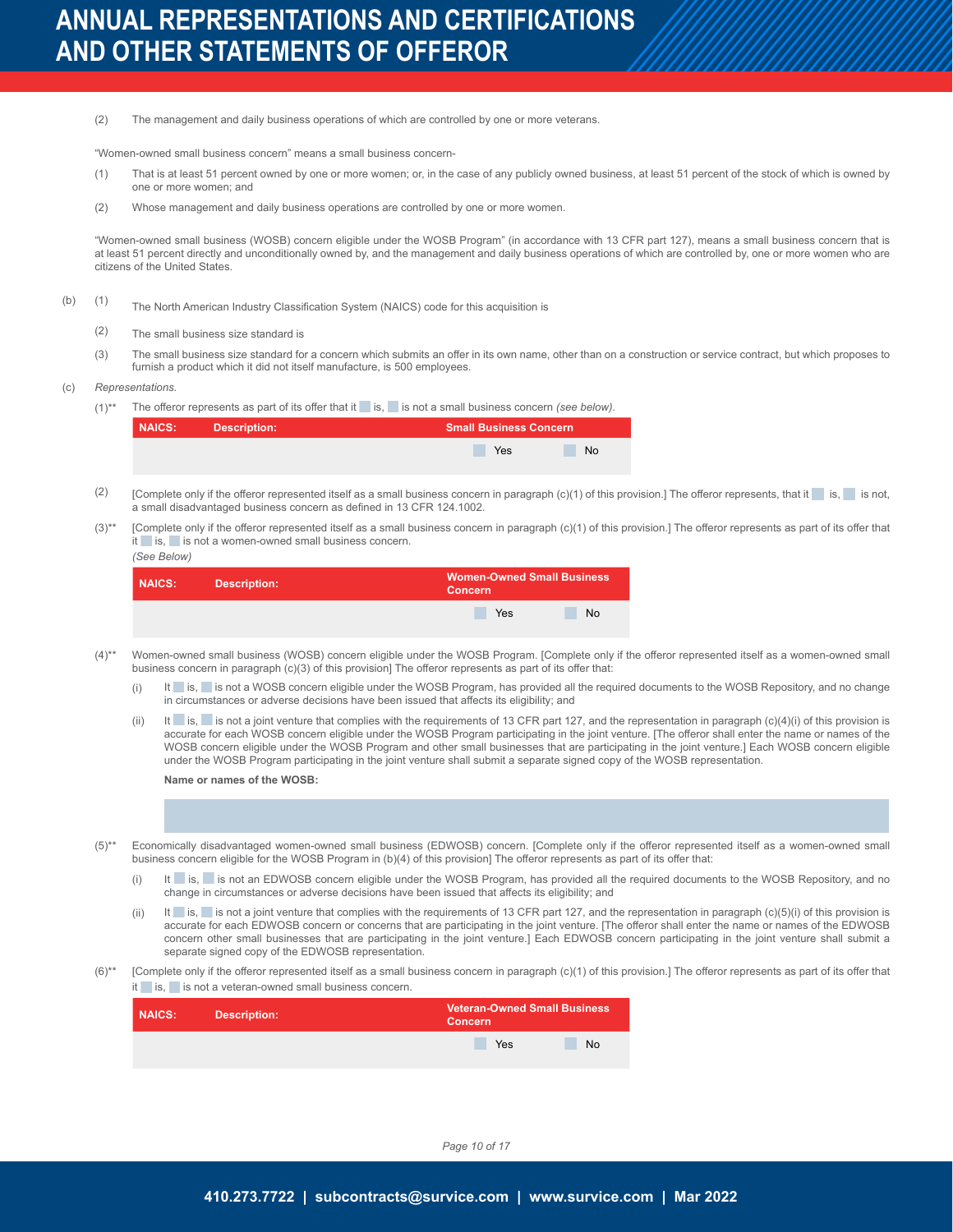$(7)$ <sup>\*\*</sup> [Complete only if the offeror represented itself as a veteran-owned small business concern in paragraph (c)(6) of this provision.] The offeror represents as part of its offer that it is, is not a service-disabled veteran-owned small business concern. *(See Below)* 

| l NAICS: \ | <b>Description:</b> | <b>Service-Disabled Veteran-Owned</b><br><b>Small Business Concern</b> |
|------------|---------------------|------------------------------------------------------------------------|
|            |                     | No<br>Yes                                                              |

*\*If you are responding to a Government solicitation for supplies or services under a NAICS code not listed in paragraph (b) of this certification, you must provide this certification directly to the Contracting Officer.*

*\*\*Small business concern, Veteran-owned small business concern, Service-disabled veteran-owned small business concern, and Women-owned small business concern status was calculated based on the NAICS codes, Number of Employees, and Average Annual Gross Revenues listed in the CCR Registration for "Company Name " along with the Small Business Administration size standard for each NAICS code.*

- (8) [Complete only if the offeror represented itself as a small business concern in paragraph (c)(1) of this provision.] The offeror represents, as part of its offer, that-
	- It is, is not a HUBZone small business concern listed, on the date of this representation, on the List of Qualified HUBZone Small Business Concerns maintained by the Small Business Administration, and no material change in ownership and control, principal office, or HUBZone employee percentage have occurred since it was certified in accordance with 13 CFR part 126; and
	- (ii) It is, is not a HUBZone joint venture that complies with the requirements of 13 CFR part 126, and the representation in paragraph (c)(8)(i) of this provision is accurate for each HUBZone small business concern participating in the HUBZone joint venture. [The offeror shall enter the names of each of the HUBZone small business concerns participating in the HUBZone joint venture.] Each HUBZone small business concern participating in the HUBZone joint venture shall submit a separate signed copy of the HUBZone representation.

### (d) Notice.

- (1) If this solicitation is for supplies and has been set aside, in whole or in part, for small business concerns, then the clause in this solicitation providing notice of the set-aside contains restrictions on the source of the end items to be furnished.
- (2) Under 15 U.S.C. 645(d), any person who misrepresents a firm's status as a business concern that is small, HUBZone small, small disadvantaged, servicedisabled veteran-owned small, economically disadvantaged woman-owned small, or women-owned small eligible under the WOSB Program in order to obtain a contract to be awarded under the preference programs established pursuant to section 8, 9, or 15, 31, and 36 of the Small Business Act or any other provision of Federal law that specifically references section 8(d) for a definition of program eligibility, shall—
	- (i) Be punished by imposition of fine, imprisonment, or both;
	- (ii) Be subject to administrative remedies, including suspension and debarment; and
	- (iii) Be ineligible for participation in programs conducted under the authority of the Act.

### *(End of provision)*

### **Alternate I (Sept 2015)**

As prescribed in 19.309(a)(2), add the following paragraph (c)(9) to the basic provision add the following paragraph (c)(9) to the basic provision:

- (9) [Complete if offeror represented itself as disadvantaged in paragraph (c)(2) of this provision.] The offeror shall check the category in which its ownership falls:
	- **College** Black American.
	- $\mathcal{L}_{\mathcal{A}}$ Hispanic American.
	- Native American (American Indians, Eskimos, Aleuts, or Native Hawaiians).  $\sim$
	- Asian-Pacific American (persons with origins from Burma, Thailand, Malaysia, Indonesia, Singapore, Brunei, Japan, China, Taiwan, Laos, Cambodia (Kampuchea), Vietnam, Korea, The Philippines, Republic of Palau, Republic of the Marshall Islands, Federated States of Micronesia, the Commonwealth of the Northern Mariana Islands, Guam, Samoa, Macao, Hong Kong, Fiji, Tonga, Kiribati, Tuvalu, or Nauru).
	- Subcontinent Asian (Asian-Indian) American (persons with origins from India, Pakistan, Bangladesh, Sri Lanka, Bhutan, the Maldives Islands, or Nepal).
	- Individual/concern, other than one of the preceding.

### **52.222-18 CERTIFICATION REGARDING KNOWLEDGE OF CHILD LABOR FOR LISTED END PRODUCTS (FEB 2001)**

(a) *Definition*:

"Forced or indentured child labor" means all work or service-

- (1) Exacted from any person under the age of 18 under the menace of any penalty for its nonperformance and for which the worker does not offer himself voluntarily; or
- (2) Performed by any person under the age of 18 pursuant to a contract the enforcement of which can be accomplished by process or penalties.
- (b) *Listed end products*. The following end product(s) being acquired under this solicitation is (are) included in the List of Products Requiring Contractor Certification as to Forced or Indentured Child Labor, identified by their country of origin. There is a reasonable basis to believe that listed end products from the listed countries of origin may have been mined, produced, or manufactured by forced or indentured child labor.

| <b>Listed End Products</b> | <b>Listed Country of Origin</b> |
|----------------------------|---------------------------------|
|                            |                                 |

*Page 11 of 17*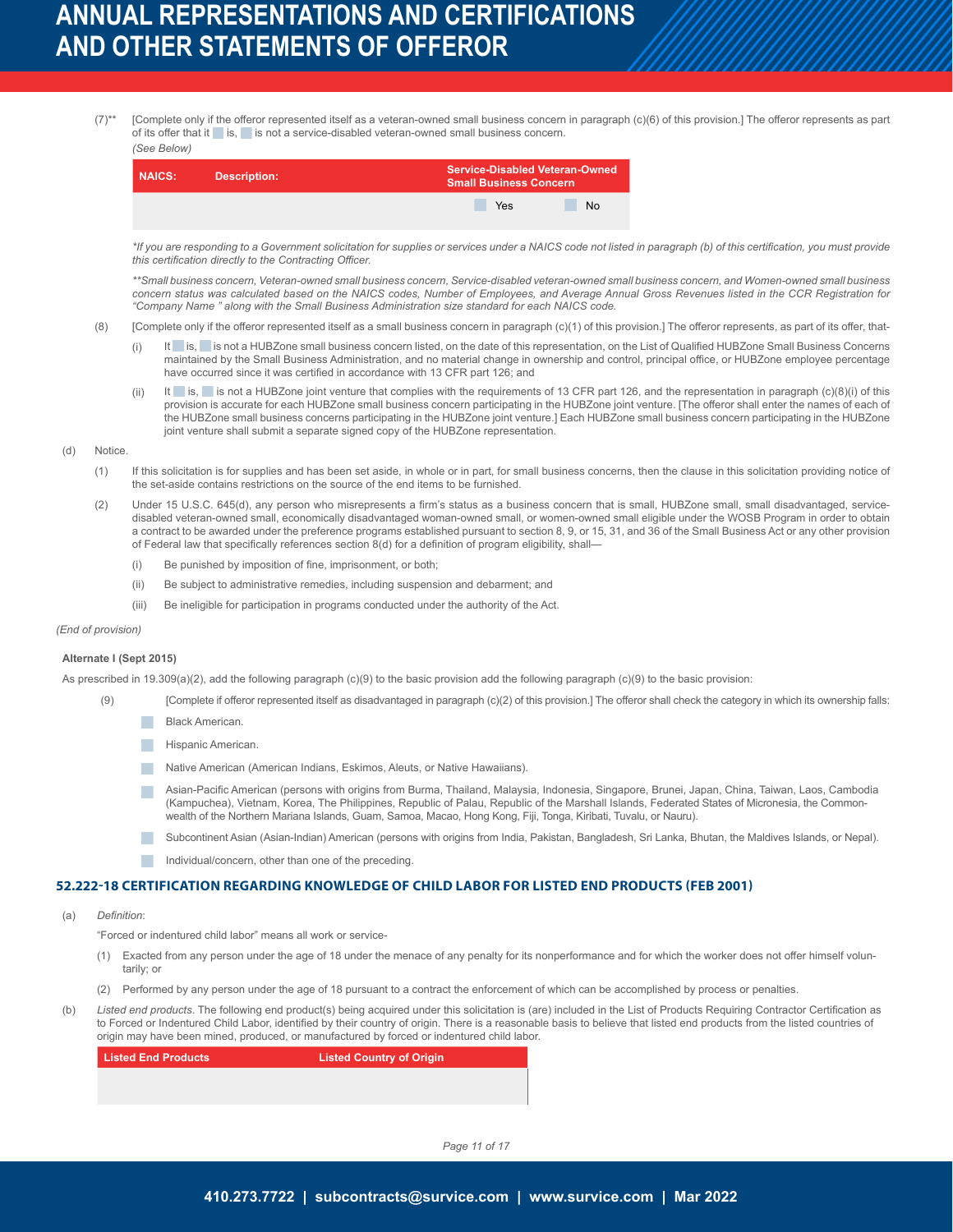| (c) Certification. The Government will not make award to an offeror unless the offeror, by checking the appropriate block, certifies to either paragraph (c)(1) or paragraph |
|------------------------------------------------------------------------------------------------------------------------------------------------------------------------------|
| $(c)(2)$ of this provision                                                                                                                                                   |



(1) The offeror will not supply any end product listed in paragraph (b) of this provision that was mined, produced, or manufactured in a corresponding country as listed for that end product.

(2) The offeror may supply an end product listed in paragraph (b) of this provision that was mined, produced, or manufactured in the corresponding country as listed for that product. The offeror certifies that it has made a good faith effort to determine whether forced or indentured child labor was used to mine, produce, or manufacture such end product. On the basis of those efforts, the offeror certifies that it is not aware of any such use of child labor.

*(End of Provision)*

## **52.222-22 PREVIOUS CONTRACTS AND COMPLIANCE REPORTS (FEB 1999)**

The offeror represents that-

- (a) It has It has not participated in a previous contract or subcontract subject the Equal Opportunity clause of this solicitation;
- (b) It has It has not filed all required compliance reports; and
- (c) Representations indicating submission of required compliance reports, signed by proposed subcontractors, will be obtained before subcontract awards.

*(End of Provision)*

### **52.222-25 AFFIRMATIVE ACTION COMPLIANCE (APR 1984)**

- The offeror represents that-
- (a) It has developed and has on file, has not developed and does not have on file, at each establishment, affirmative action programs required by the rules and regulations of the Secretary of Labor (41 CFR 60-1 and 60-2); or
- (b) It has not previously had contracts subject to the written affirmative action programs requirement of the rules and regulations of the Secretary of Labor.

*(End of Provision)* 

### **52.226-2 HISTORICALLY BLACK COLLEGE OR UNIVERSITY AND MINORITY INSTITUTION REPRESENTATION**

As prescribed in 26.304, insert the following provision:

Historically Black College or University and Minority Institution Representation (Oct 2014)

(a) *Definitions*. As used in this provision—

"Historically black college or university" means an institution determined by the Secretary of Education to meet the requirements of 34 CFR 608.2.

- "Minority institution" means an institution of higher education meeting the requirements of Section365(3) of the Higher Education Act of1965 (20
- U.S.C.1067k), including a Hispanic-serving institution of higher education, as defined in Section502(a) of the Act (20 U.S.C.1101a).
- (b) *Representation.* The offeror represents that it—

 $\blacksquare$  is  $\blacksquare$  is not a historically black college or university;

**is** is not a minority institution.

*(End of Provision)* 

### **52.230-1 COST ACCOUNTING STANDARDS NOTICES AND CERTIFICATION**

Cost Accounting Standards Notices and Certification (Oct 2015)

*Note: This notice does not apply to small businesses or foreign governments. This notice is in three parts, identified by Roman numerals I through III.* 

Offerors shall examine each part and provide the requested information in order to determine Cost Accounting Standards (CAS) requirements applicable to any resultant contract.

If the offeror is an educational institution, Part II does not apply unless the contemplated contract will be subject to full or modified CAS coverage pursuant to 48 CFR 9903.201-2(c)(5) or 9903.201-2(c)(6), respectively.

- I. Disclosure Statement—Cost Accounting Practices and Certification
	- (a) Any contract in excess of \$750,000 resulting from this solicitation will be subject to the requirements of the Cost Accounting Standards Board (48 CFR Chapter 99), except for those contracts which are exempt as specified in 48 CFR 9903.201-1.
	- (b) Any offeror submitting a proposal which, if accepted, will result in a contract subject to the requirements of 48 CFR Chapter 99 must, as a condition of contracting, submit a Disclosure Statement as required by 48 CFR 9903.202. When required, the Disclosure Statement must be submitted as a part of the offeror's proposal under this solicitation unless the offeror has already submitted a Disclosure Statement disclosing the practices used in connection with the pricing of this proposal. If an applicable Disclosure Statement has already been submitted, the offeror may satisfy the requirement for submission by providing the information requested in paragraph (c) of Part I of this provision.

Caution: In the absence of specific regulations or agreement, a practice disclosed in a Disclosure Statement shall not, by virtue of such disclosure, be deemed *to be a proper, approved, or agreed-to practice for pricing proposals or accumulating and reporting contract performance cost data.* 

- (c) Check the appropriate box below:
	- (1) *Certificate of Concurrent Submission of Disclosure Statement*. The offeror hereby certifies that, as a part of the offer, copies of the Disclosure Statement have been submitted as follows:
		- (i) Original and one copy to the cognizant Administrative Contracting Officer (ACO) or cognizant Federal agency official authorized to act in that capacity (Federal official), as applicable; and

*Page 12 of 17*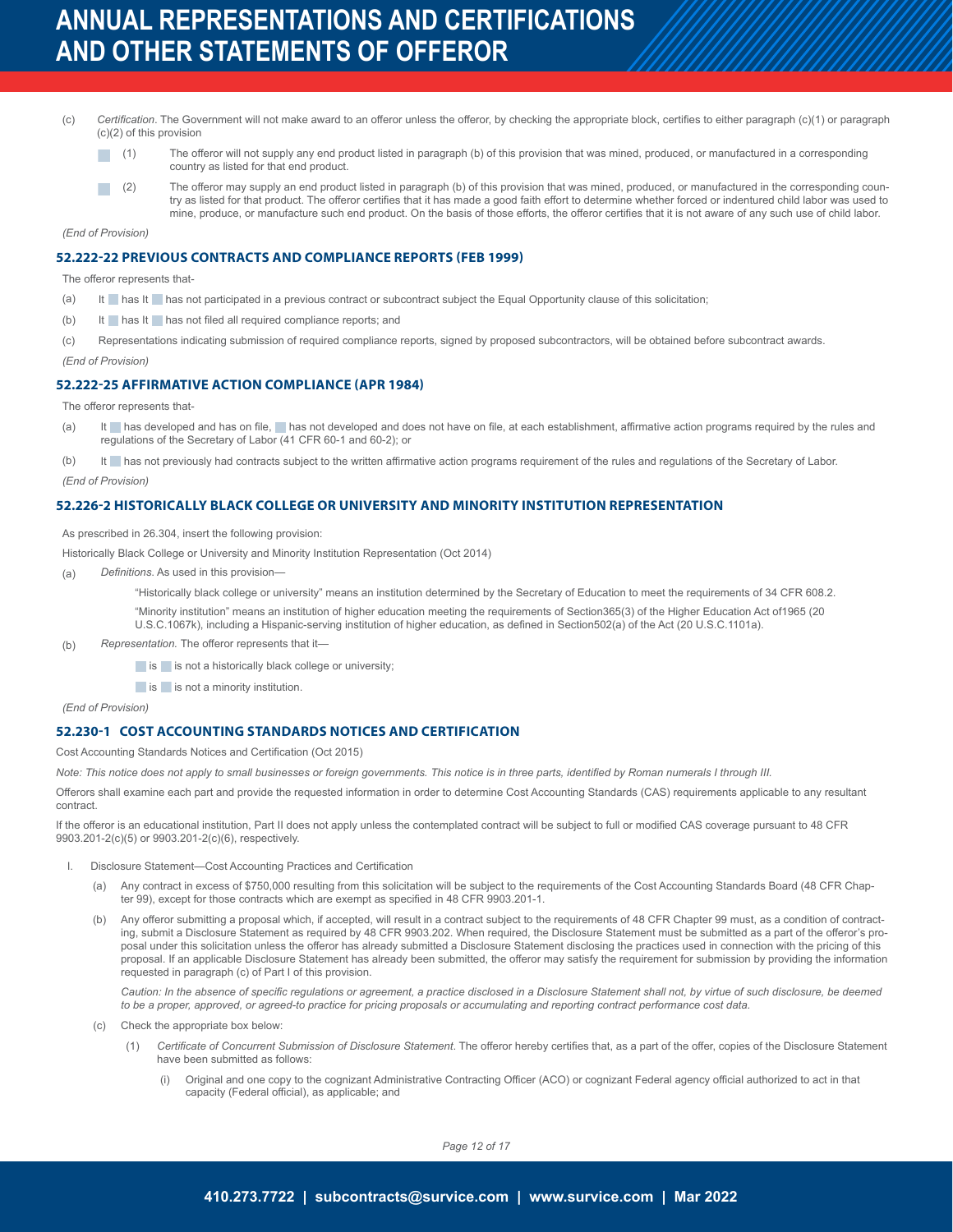(ii) One copy to the cognizant Federal auditor.

*(Disclosure must be on Form No. CASB DS-1 or CASB DS-2, as applicable. Forms may be obtained from the cognizant ACO or Federal official and/or from the loose-leaf version of the Federal Acquisition Regulation.)* 

Date of Disclosure Statement: Name and Address of Cognizant ACO or Federal Official Where Filed:

The offeror further certifies that the practices used in estimating costs in pricing this proposal are consistent with the cost accounting practices disclosed in the Disclosure Statement.

(2) *Certificate of Previously Submitted Disclosure Statement*. The offeror hereby certifies that the required Disclosure Statement was filed as follows: Date of Disclosure Statement:

Name and Address of Cognizant ACO or Federal Official Where Filed: DCAA, ONR, 875 N Randolph St., Suite 1425, Arlington, VA 22203

The offeror further certifies that the practices used in estimating costs in pricing this proposal are consistent with the cost accounting practices disclosed in the applicable Disclosure Statement.

- (3) *Certificate of Monetary Exemption*. The offeror hereby certifies that the offeror, together with all divisions, subsidiaries, and affiliates under common control, did not receive net awards of negotiated prime contracts and subcontracts subject to CAS totaling \$50 million or more in the cost accounting period immediately preceding the period in which this proposal was submitted. The offeror further certifies that if such status changes before an award resulting from this proposal, the offeror will advise the Contracting Officer immediately.
- (4) *Certificate of Interim Exemption*. The offeror hereby certifies that (i) the offeror first exceeded the monetary exemption for disclosure, as defined in (3) of this subsection, in the cost accounting period immediately preceding the period in which this offer was submitted and (ii) in accordance with 48 CFR 9903.202-1, the offeror is not yet required to submit a Disclosure Statement. The offeror further certifies that if an award resulting from this proposal has not been made within 90 days after the end of that period, the offeror will immediately submit a revised certificate to the Contracting Officer, in the form specified under paragraph (c)(1) or (c)(2) of Part I of this provision, as appropriate, to verify submission of a completed Disclosure Statement.

*Caution: Offerors currently required to disclose because they were awarded a CAS-covered prime contract or subcontract of \$50 million or more in the current cost accounting period may not claim this exemption (4). Further, the exemption applies only in connection with proposals submitted before expiration of the 90-day period following the cost accounting period in which the monetary exemption was exceeded.* 

Cost Accounting Standards-Eligibility for Modified Contract Coverage

If the offeror is eligible to use the modified provisions of 48 CFR 9903.201-2(b) and elects to do so, the offeror shall indicate by checking the box below. Checking the box below shall mean that the resultant contract is subject to the Disclosure and Consistency of Cost Accounting Practices clause in lieu of the Cost Accounting Standards clause.

The offeror hereby claims an exemption from the Cost Accounting Standards clause under the provisions of 48 CFR 9903.201-2(b) and certifies that the offeror is eligible for use of the Disclosure and Consistency of Cost Accounting Practices clause because during the cost accounting period immediately preceding the period in which this proposal was submitted, the offeror received less than \$50 million in awards of CAS-covered prime contracts and subcontracts. The offeror further certifies that if such status changes before an award resulting from this proposal, the offeror will advise the Contracting Officer immediately.

Caution: An offeror may not claim the above eligibility for modified contract coverage if this proposal is expected to result in the award of a CAS-covered contract of *\$50 million or more or if, during its current cost accounting period, the offeror has been awarded a single CAS-covered prime contract or subcontract of \$50 million or more.* 

III. Additional Cost Accounting Standards Applicable to Existing Contracts

The offeror shall indicate below whether award of the contemplated contract would, in accordance with paragraph (a)(3) of the Cost Accounting Standards clause, require a change in established cost accounting practices affecting existing contracts and subcontracts.

### **Yes** No

 $\mathcal{L}_{\mathcal{A}}$ 

*(End of Provision)*

### **Alternate I (Apr 1996). As prescribed in 30.201-3(b), add the following paragraph (c)(5) to Part I of the basic provision:**

- Certificate of Disclosure Statement Due Date by Educational Institution. If the offeror is an educational institution that, under the transition provisions of 48 CFR 9903.202-1(f), is or will be required to submit a Disclosure Statement after receipt of this award, the offeror hereby certifies that (check one and complete):
	- (i) A Disclosure Statement Filing Due Date of has been established with the cognizant Federal agency.

(ii) The Disclosure Statement will be submitted within the 6-month period ending months after receipt of this award.

Name and Address of Cognizant ACO or Federal Official Where Disclosure Statement is to be Filed:

### **252.209-7002 DISCLOSURE OF OWNERSHIP OR CONTROL BY A FOREIGN GOVERNMENT**

As prescribed in 209.104-70(b), use the following provision:

DISCLOSURE OF OWNERSHIP OR CONTROL BY A FOREIGN GOVERNMENT

(JUN 2010)

(a) *Definitions.* As used in this provision—

*Page 13 of 17*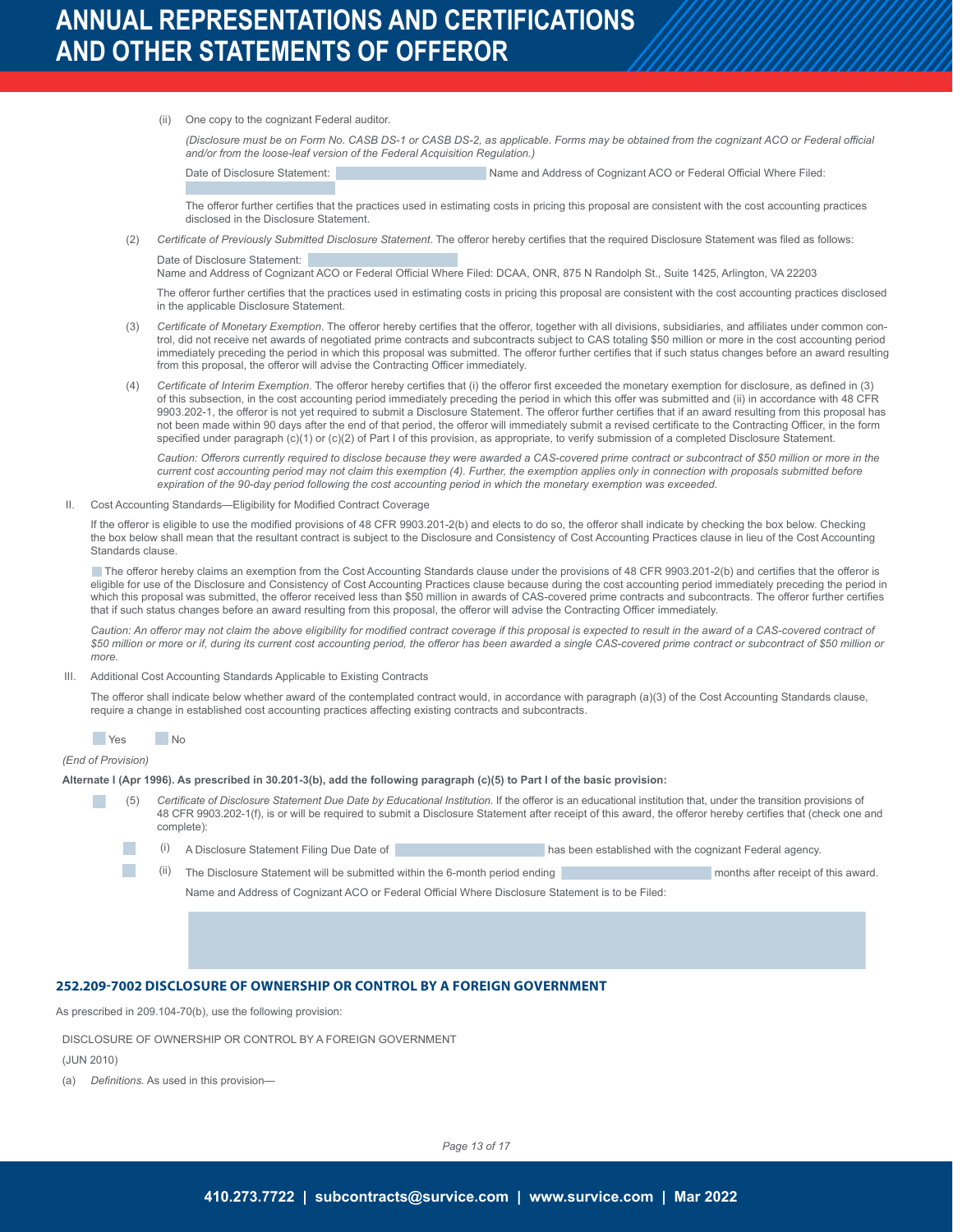- (1) "Effectively owned or controlled" means that a foreign government or any entity controlled by a foreign government has the power, either directly or indirectly, whether exercised or exercisable, to control the election, appointment, or tenure of the Offeror's officers or a majority of the Offeror's board of directors by any means, e.g., ownership, contract, or operation of law (or equivalent power for unincorporated organizations).
- (2) "Entity controlled by a foreign government"—
	- (i) Means—
		- (A) Any domestic or foreign organization or corporation that is effectively owned or controlled by a foreign government; or
		- (B) Any individual acting on behalf of a foreign government.
	- (ii) Does not include an organization or corporation that is owned, but is not controlled, either directly or indirectly, by a foreign government if the ownership of that organization or corporation by that foreign government was effective before October 23, 1992.
- (3) "Foreign government" includes the state and the government of any country (other than the United States and its outlying areas) as well as any political subdivision, agency, or instrumentality thereof.
- (4) "Proscribed information" means—
	- (i) Top Secret information;
	- (ii) Communications security (COMSEC) material, excluding controlled cryptographic items when unkeyed or utilized with unclassified keys;
	- (iii) Restricted Data as defined in the U.S. Atomic Energy Act of 1954, as amended;
	- (iv) Special Access Program (SAP) information; or
	- (v) Sensitive Compartmented Information (SCI).
- (b) *Prohibition on award.* No contract under a national security program may be awarded to an entity controlled by a foreign government if that entity requires access to proscribed information to perform the contract, unless the Secretary of Defense or a designee has waived application of 10 U.S.C. 2536(a).
- (c) *Disclosure.* The Offeror shall disclose any interest a foreign government has in the Offeror when that interest constitutes control by a foreign government as defined in this provision. If the Offeror is a subsidiary, it shall also disclose any reportable interest a foreign government has in any entity that owns or controls the subsidiary, including reportable interest concerning the Offeror's immediate parent, intermediate parents, and the ultimate parent. Use separate paper as needed, and provide the information in the following format:

Offeror's Point of Contact for Questions about Disclosure (Name and Phone Number with Country Code, City Code and Area Code, as applicable)

### **Name and Address of Offeror**

| Name of Foreign Government<br>Entity | <b>Address of Entity Controlled</b><br>by a Foreign Government | Description of Interest | Ownership<br>Percentage | Identification of<br><b>Foreign Government</b> |
|--------------------------------------|----------------------------------------------------------------|-------------------------|-------------------------|------------------------------------------------|
|                                      |                                                                |                         |                         |                                                |
|                                      |                                                                |                         |                         |                                                |

#### *(End of Provision)*

### **252.225-7000 BUY AMERICAN ACT--BALANCE OF PAYMENTS PROGRAM CERTIFICATE**

Basic. As prescribed in 225.1101(1)(i), use the following provision:

BUY AMERICAN ACT—BALANCE OF PAYMENTS PROGRAM CERTIFICATE—BASIC

(NOV 2014)

- (a) Definitions. "Commercially available off-the-shelf (COTS) item," "component," "domestic end product," "foreign end product," "qualifying country," "qualifying country," "qualifying country end product," and "United States," as used in this provision, have the meanings given in the Buy American and Balance of Payments Program—Basic clause of this solicitation.
- (b) *Evaluation.* The Government—
	- (1) Will evaluate offers in accordance with the policies and procedures of Part 225 of the Defense Federal Acquisition Regulation Supplement; and
	- (2) Will evaluate offers of qualifying country end products without regard to the restrictions of the Buy American Statue or the Balance of Payments Program.
- (c) *Certifications and identification of country of origin.*
	- (1) For all line items subject to the Buy American Act and Balance of Payments Program --Basic clause of this solicitation, the offeror certifies that—
		- (i) Each end product, except those listed in paragraphs (c)(2) or (3) of this provision, is a domestic end product; and
		- (ii) For end products other than COTS items, components of unknown origin are considered to have been mined, produced, or manufactured outside the United States or a qualifying country.
	- (2) The offeror certifies that the following end products are qualifying country end products:

**Line Item Number: Country of Origin:** 

*Page 14 of 17*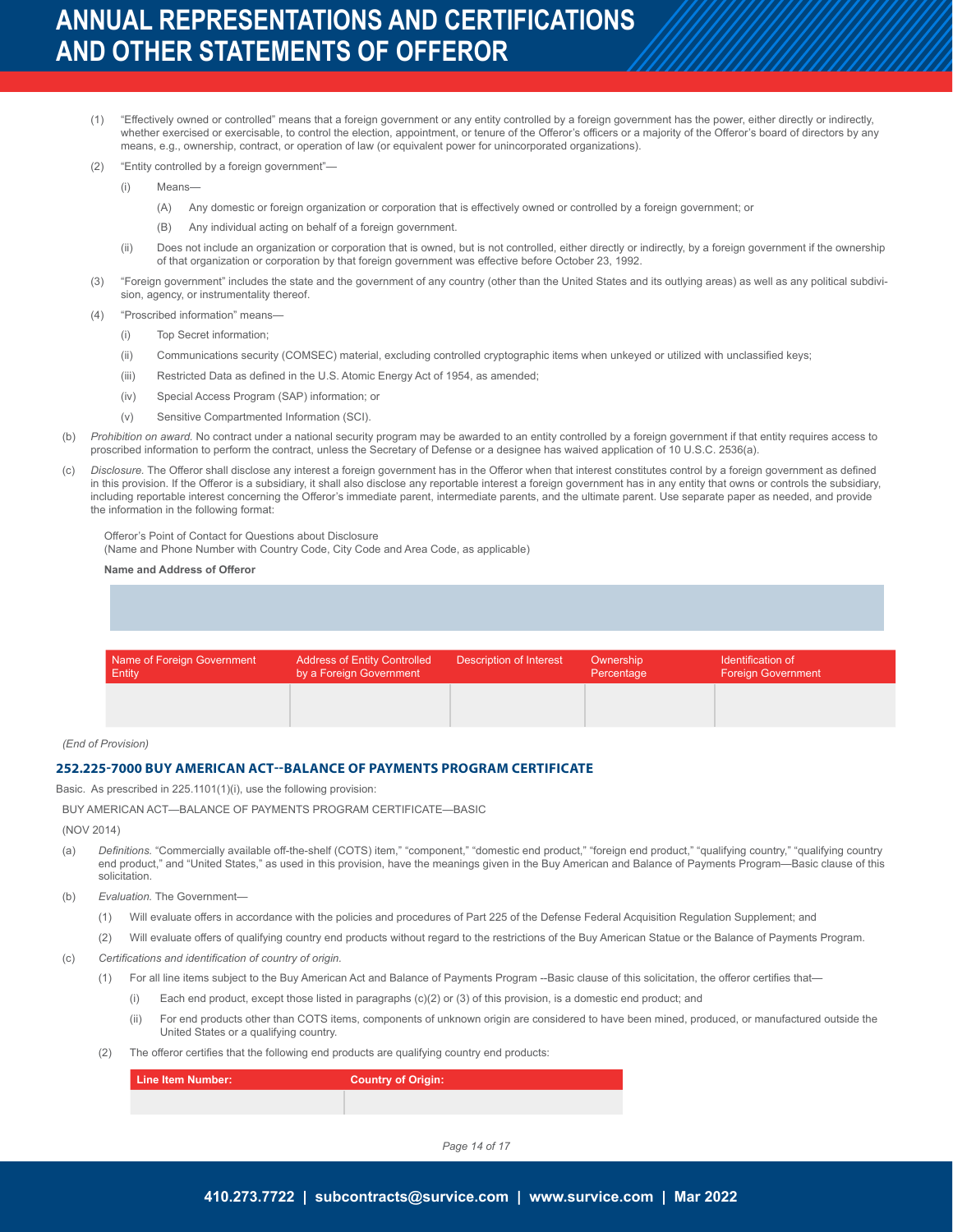(3) The following end products are other foreign end products, including end products manufactured in the United States that do not qualify as domestic end products, i.e., an end product that is not a COTS item and does not meet the component test in paragraph (ii) of the definition of "domestic end product":

**Line Item Number: Country of Origin (if known):** 

*(End of Provision)* 

### **252.225-7020 TRADE AGREEMENTS CERTIFICATE**

Basic. As prescribed in 225.1101(1) and (1)(i), use the following provision:

TRADE AGREEMENTS CERTIFICATE (NOV 2014)

- (a) *Definitions.* "Designated country end product," "non-designated country end product," "qualifying country end product," and "U.S.-made end product" have the meanings given in the Trade Agreements --Basic clause of this solicitation.
- (b) *Evaluation*. The Government-
	- (1) Will evaluate offers in accordance with the policies and procedures of Part 225 of the Defense Federal Acquisition Regulation Supplement; and
	- (2) Will consider only offers of end products that are U.S.-made, qualifying country, or designated country end products unless—
		- (i) There are no offers of such end products;
		- (ii) The offers of such end products are insufficient to fulfill the Government's requirements; or
		- (iii) A national interest waiver has been granted.
- (c) *Certification and identification of country of origin.*
	- (1) For all line items subject to the Trade Agreements --Basic clause of this solicitation, the offeror certifies that each end product to be delivered under this contract, except those listed in paragraph (c)(2) of this provision, is a U.S.-made, qualifying country, or designated country end product.
	- (2) The following supplies are other nondesignated country end products:

| <b>Country of Origin:</b> |
|---------------------------|
|                           |
|                           |

*(End of Provision)* 

## **252.227-7017 IDENTIFICATION AND ASSERTION OF USE, RELEASE, OR DISCLOSURE RESTRICTIONS (JAN 2011)**

- (a) The terms used in this provision are defined in the following clause or clauses contained in this solicitation—
	- If a successful offeror will be required to deliver technical data, the Rights in Technical Data—Noncommercial Items clause, or, if this solicitation contemplates a contract under the Small Business Innovation Research Program, the Rights in Noncommercial Technical Data and Computer Software—Small Business Innovation Research (SBIR) Program clause.
	- (2) If a successful offeror will not be required to deliver technical data, the Rights in Noncommercial Computer Software and Noncommercial Computer Software Documentation clause, or, if this solicitation contemplates a contract under the Small Business Innovation Research Program, the Rights in Noncommercial Technical Data and Computer Software—Small Business Innovation Research (SBIR) Program clause.
- (b) The identification and assertion requirements in this provision apply only to technical data, including computer software documentation, or computer software to be delivered with other than unlimited rights. For contracts to be awarded under the Small Business Innovation Research Program, the notification and identification requirements do not apply to technical data or computer software that will be generated under the resulting contract. Notification and identification is not required for restrictions based solely on copyright.
- (c) Offers submitted in response to this solicitation shall identify, to the extent known at the time an offer is submitted to the Government, the technical data or computer software that the Offeror, its subcontractors or suppliers, or potential subcontractors or suppliers, assert should be furnished to the Government with restrictions on use, release, or disclosure.
- (d) The Offeror's assertions, including the assertions of its subcontractors or suppliers or potential subcontractors or suppliers, shall be submitted as an attachment to its offer in the following format, dated and signed by an official authorized to contractually obligate the Offeror:

Identification and Assertion of Restrictions on the Government's Use, Release, or Disclosure of Technical Data or Computer Software.

The Offeror asserts for itself, or the persons identified below, that the Government's rights to use, release, or disclose the following technical data or computer software should be restricted:

| Technical Data or Computer Software to<br>be Furnished with Restrictions* | Basis for Assertion** | Asserted Rights Category*** | Name of Person Asserting Restric-<br>tions**** |
|---------------------------------------------------------------------------|-----------------------|-----------------------------|------------------------------------------------|
| $(List)$ *****                                                            | (List)                | (List)                      | (List)                                         |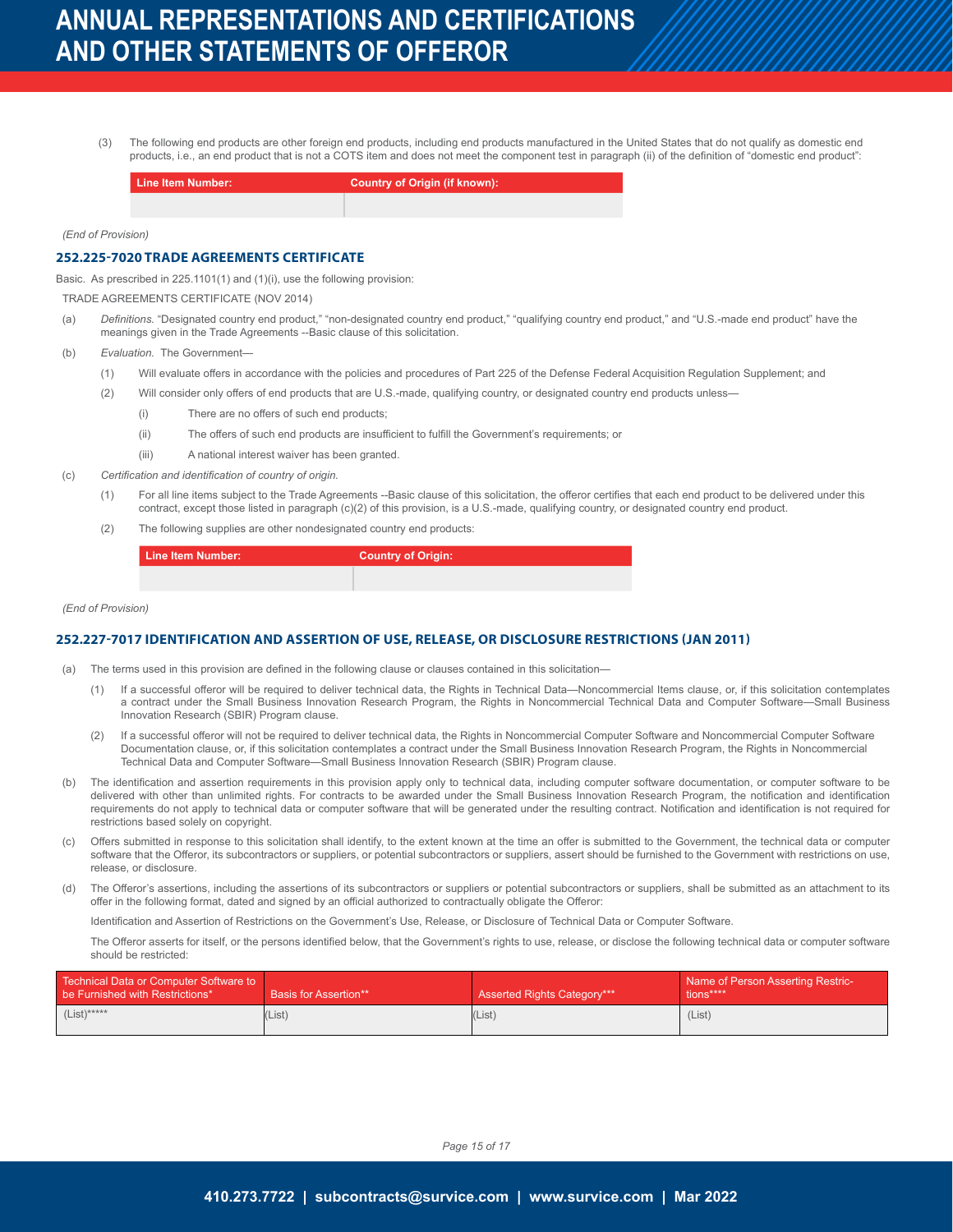\*For technical data (other than computer software documentation) pertaining to items, components, or processes developed at private expense, identify both the deliverable technical data and each such item, component or process. For computer software or computer software documentation identify the software or documentation.

\*\*Generally, development at private expense, either exclusively or partially, is the only basis for asserting restrictions. For technical data, other than computer software documentation, development refers to development of the item, component, or process to which the data pertain. The Government's rights in computer software documentation generally may not be restricted. For computer software, development refers to the software. Indicate whether development was accomplished exclusively or partially at private expense. If development was not accomplished at private expense, or for computer software documentation, enter the specific basis for asserting restrictions.

\*\*\*Enter asserted rights category (e.g., government purpose license rights from a prior contract, rights in SBIR data generated under another contract, limited, restricted, or government purpose rights under this or a prior contract, or specifically negotiated licenses).

\*\*\*\*Corporation, individual, or other person, as appropriate.

\*\*\*\*\*Enter "None" when all data or software will be submitted without restrictions.

| <b>Date</b> | Printed Name and Title | Signature |
|-------------|------------------------|-----------|
|             |                        |           |

*(End of identification and assertion)*

- (e) An offeror's failure to submit, complete, or sign the notification and identification required by paragraph (d) of this provision with its offer may render the offer ineligible for award.
- (f) If the Offeror is awarded a contract, the assertions identified in paragraph (d) of this provision shall be listed in an attachment to that contract. Upon request by the Contracting Officer, the Offeror shall provide sufficient information to enable the Contracting Officer to evaluate any listed assertion.

*(End of Provision)*

### **EXPORT COMPLIANCE**

The Offeror certifies that when reviewing a solicitation and/or technical data from the company which contains technical information controlled under the ITAR, EAR or any other applicable laws, rules, and regulations:

It is a U.S. firm incorporated under U.S. law.

It agrees to comply with all applicable U.S. export control laws and regulations, specifically including, but not limited to, the requirements of the Arms Export Control Act, 22 U.S.C.2751-2799, including the International Traffic in Arms Regulation (ITAR), 22 C.F.R. 120-130.; and the Export Administration Act, 50 U.S.C. app. 2401-2420, including the Export Administration Regulations, 15 C.F.R. 730-774; including the requirement for obtaining any export license or other approval. Without limiting the foregoing, Offeror agrees that it will not transfer any export controlled items, data, or services, to include foreign firms, parties or entities (including foreign governments), affiliated or non-affiliated; or to foreign persons employed by or associated with, or under contract to Offeror or Offeror's lower-tier suppliers, without the authority of an export license, technical assistance agreement, or applicable exemption or exception. Offeror agrees to provide pertinent information in the formation of same to the company.

Foreign Person means any natural person who is not a lawful permanent resident as defined by 8 U.S.C. 1101(a)(20) or who is not a protected individual as defined by 8 U.S.C. 1324b(a)(3). Foreign Persons are those persons who are NOT U.S. Citizens, NOT Permanent Resident Aliens (Green Card Holders), and NOT Protected Persons (ex: Refugees) in accordance with U.S. Code. Foreign Persons with work and/or student visas are considered to be foreign persons, and may not have access to ITAR or EAR controlled technical data without an authorization in the form of an export license, technical assistance agreement or applicable exemption or exception from the appropriate U.S. Government agency. Further, It agrees to not provide export controlled items, data or services, , via any method, without the authority of an export license, agreement or other applicable authorization from the U.S. Government.

It shall immediately notify the company Contracts representative if Offeror is, or becomes, listed in any Denied Parties List or if Offeror's export privileges are otherwise denied, suspended or revoked in whole or in part by any U.S. Government entity or agency.

If Offeror is engaged in the business of manufacturing and/or exporting defense articles or furnishing defense services, Offeror represents that it is currently registered with the Office of Defense Trade Controls, as required by the ITAR, and it maintains an effective export/import compliance program in accordance with the ITAR.

Offeror shall indemnify and hold the company harmless for all damages, costs, fines, penalties, attorney fees, and all other expenses arising from any claim or demand that Offeror's firm failed to comply with stated export statutes and regulations.

Offeror agrees to comply with the above regulations for technical data provided during the solicitation and any resultant Purchase Order or Subcontract. In the event Offeror is not awarded a Purchase Order or Subcontract, Offeror agrees that all technical data provided to Offeror relative to the solicitation, including all copies thereof made by Offeror, shall be returned within thirty (30) days of non-award notice to Offeror by the company, and that Offeror shall make no further use or disclosure of such technical data.

| Date <sup>'</sup> | Company | Signature |
|-------------------|---------|-----------|
|                   |         |           |

U.S. Department of State DDTC Registration Number

### **252.247-7022 REPRESENTATION OF EXTENT OF TRANSPORTATION BY SEA**

As prescribed in 247.573(a), use the following provision:

REPRESENTATION OF EXTENT OF TRANSPORTATION BY SEA (JUN 2019)

*Page 16 of 17*